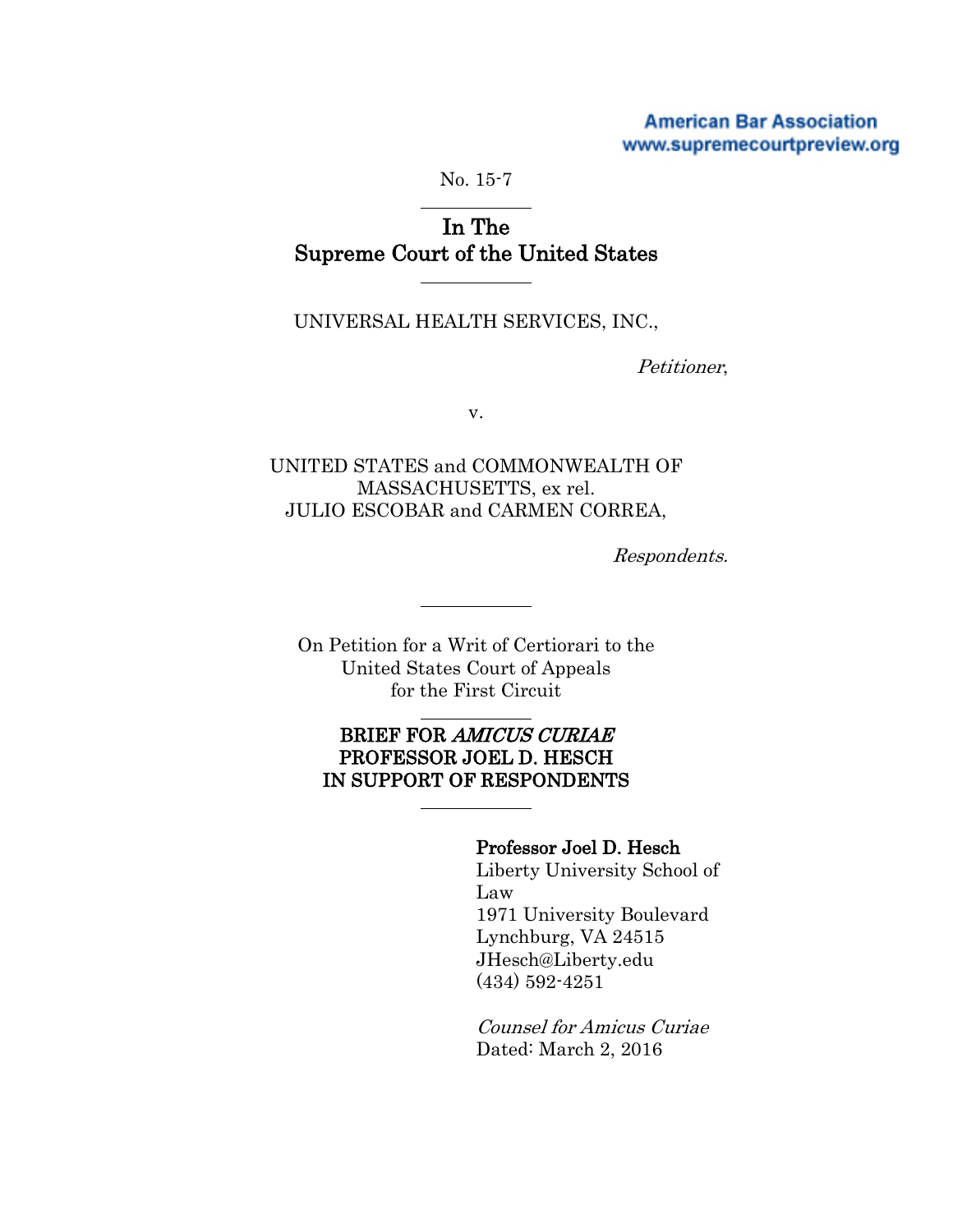## TABLE OF CONTENTS

| INTEREST OF AMICUS CURIAE1                                                                                                                        |
|---------------------------------------------------------------------------------------------------------------------------------------------------|
|                                                                                                                                                   |
|                                                                                                                                                   |
| The False Claims Act Leaves no Room<br>for the Judicially Created "Certification"                                                                 |
| The FCA does not contain a                                                                                                                        |
| The FCA Contains Five Safeguards<br>that Adequately Protect Contractors<br>and Eliminate the Need for a                                           |
| The Petitioner's Hypothetical Proves<br>that there is No Need for a<br>Certification Requirement17                                                |
| If Certification is Required the<br>Government can simply Require<br>Contractors to Certify that All<br>Provisions are Conditions of Payment. .20 |
|                                                                                                                                                   |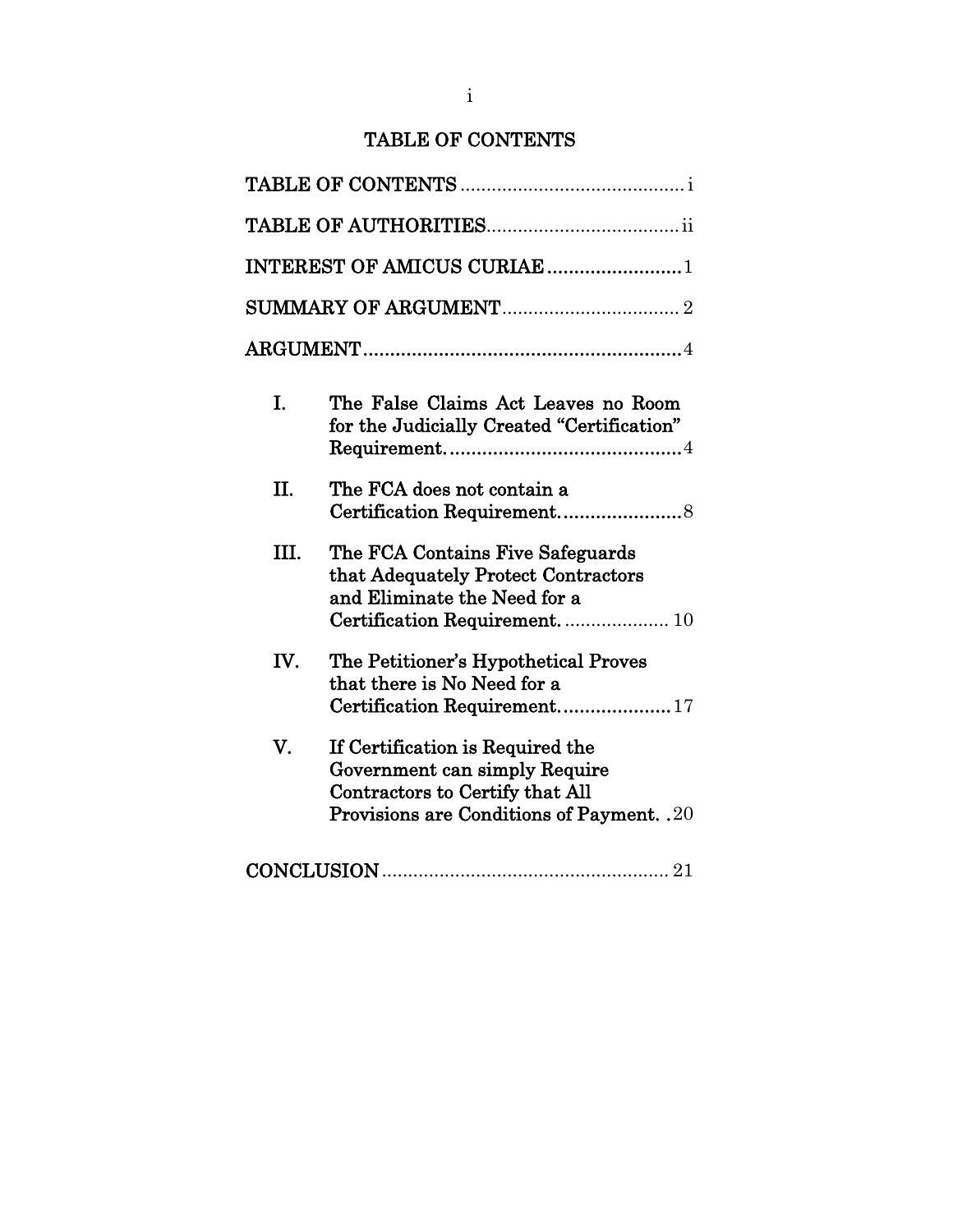## TABLE OF AUTHORITIES

## CASES

| Heckler v. Cmty. Health Servs. of Crawford<br>County, Inc.,                     |
|---------------------------------------------------------------------------------|
|                                                                                 |
| Neder v. United States,                                                         |
| Rock Island, A. & L.R. Co. v. United States,                                    |
| United States v. Dyncorp,                                                       |
| United States v. Greene,                                                        |
| United States ex rel. Clausen v. Lab. Corp. of<br>Am., Inc.,                    |
|                                                                                 |
| United States ex rel. Fowler v. Caremark, R.X.,<br>LLC,                         |
|                                                                                 |
| U.S. ex rel. Hopper v. Anton,                                                   |
| U.S. ex rel. Hutcheson v. Blackstone,<br>647 F.3d 377 (1st Cir. 2011) 8, 10, 12 |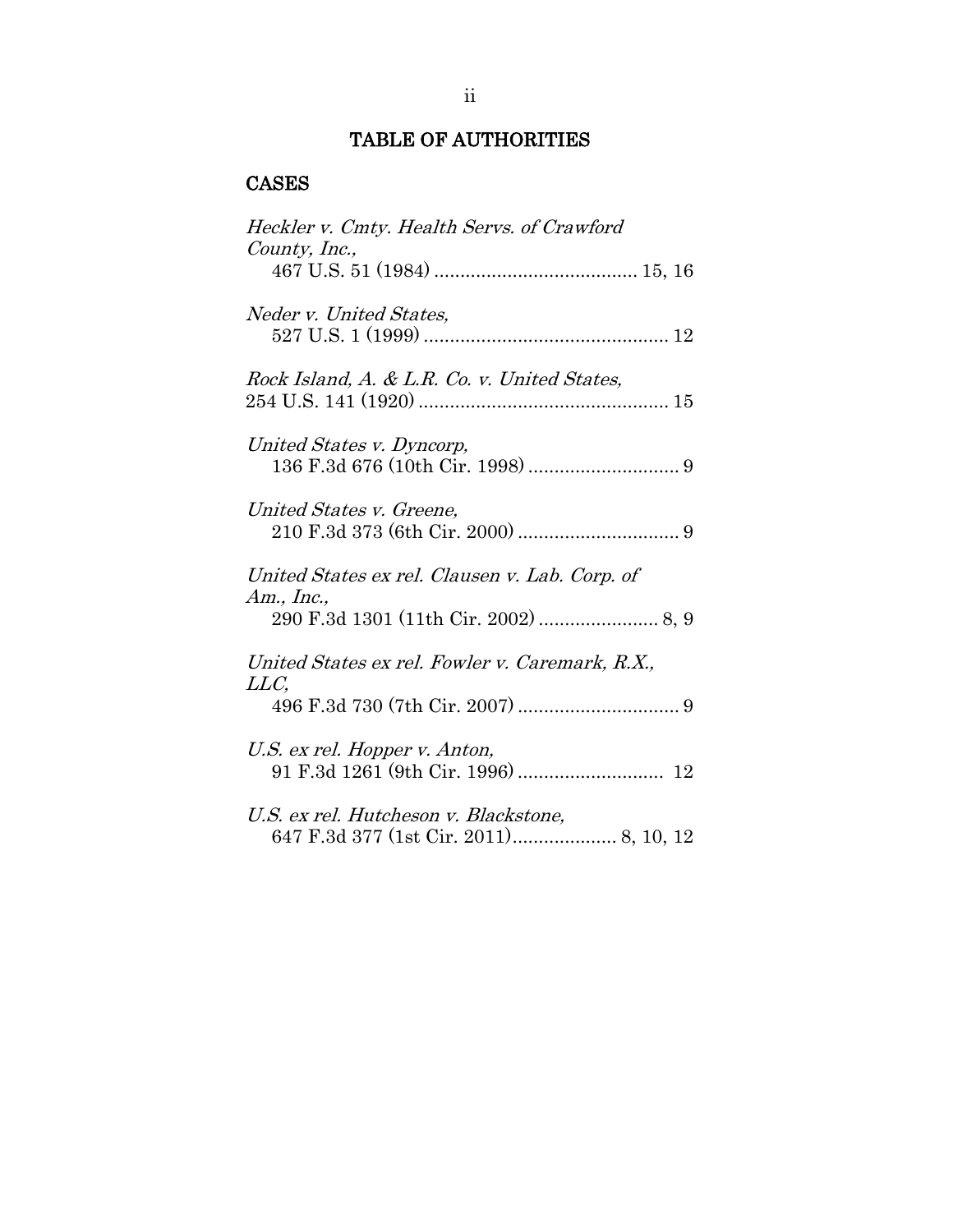| United States ex rel. Steury v. Cardinal Health,<br>Inc.,      |
|----------------------------------------------------------------|
| United States ex rel. Wilkins v. United Health<br>Group, Inc., |
| United States v. Mackby,                                       |
| United States v. Mackby,                                       |
| United States v. Triple Canopy, Inc.,                          |
| Veridyne Corp. v. United States,                               |

## STATUTES AND REGULATIONS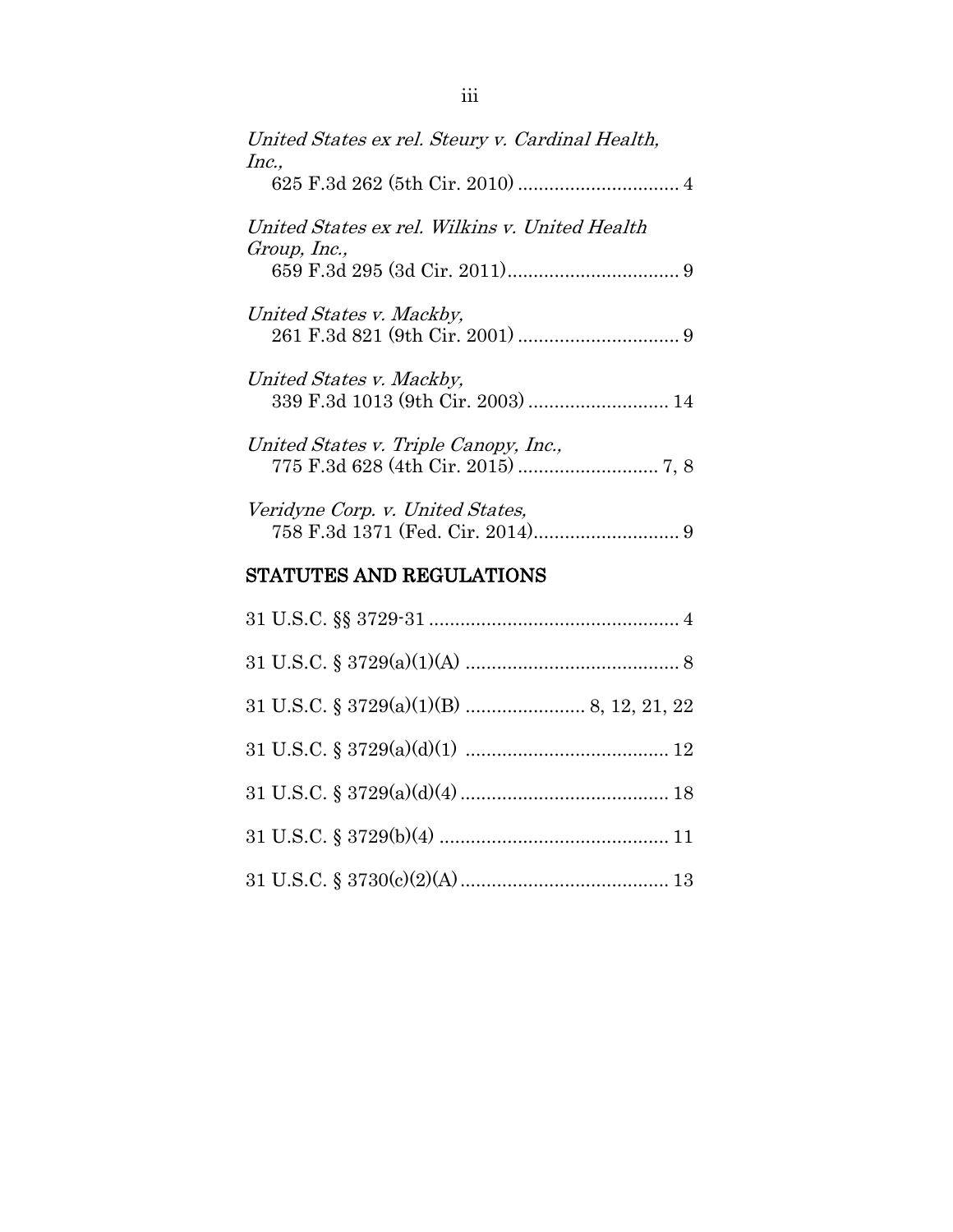|--|--|--|--|--|

#### OTHER AUTHORITIES

Fraud Statistics – Overview, Oct. 1, 1987 – Sept. 30, 2015, U.S. DEP'T OF JUSTICE (Nov. 23, 2015) (http://www.justice.gov/opa/file/796866/download). 4

Joel D. Hesch, Breaking the Siege: Restoring Equity and Statutory Intent to the Process of Determining Qui Tam Relator Awards under the FCA, 29 T.M. COOLEY L. REV. 217, 224 (2012) ... 4

Claire M. Sylvia, The False Claims Act: Fraud Against the Government  $§$  4:49. Other threshold issues—Materiality ..................................... 9, 11, 12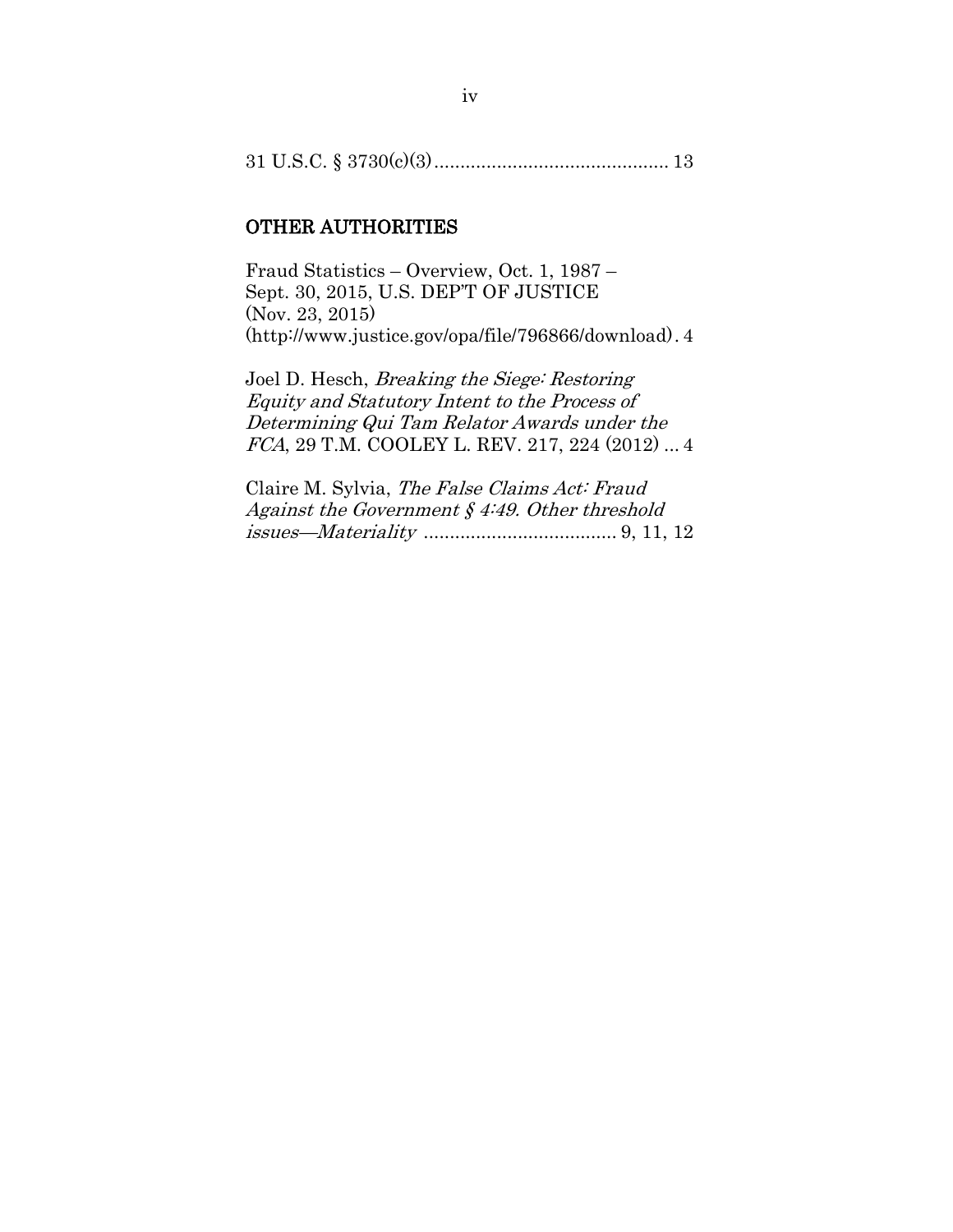#### INTEREST OF AMICUS CURIAE[1](#page-5-0)

Professor Joel D. Hesch is a tenured professor at Liberty University School of Law and an expert on the False Claims Act (FCA). He is the author of two whistleblower books<sup>[2](#page-5-1)</sup> and several scholarly articles<sup>[3](#page-5-2)</sup> relating to the FCA. Professor Hesch has been previously authorized to submit amicus briefs in three other FCA cases before this Court.[4](#page-5-3) From 1990

<span id="page-5-0"></span><sup>1</sup> The parties have consented to the filing of this brief. No counsel for a party authored this brief in whole or in part, and not counsel or party made any monetary contribution intended to fund the preparation or submission of this brief. No person other than the amicus curiae made a monetary contribution to its preparation or submission.

<span id="page-5-1"></span><sup>2</sup> Joel D. Hesch, Whistleblowing Rewards for Reporting Fraud Against the Government (Third Ed. April 2013); Joel D. Hesch, Reward: Collecting Millions for Reporting Tax Evasion (A Guide to the IRS Whistleblower Reward Program) (March 15, 2009).

<span id="page-5-2"></span><sup>3</sup> Joel D. Hesch, It Takes Time: The Need to Extend the Seal Period for Qui Tam Complaints Filed under the False Claims Act, 38 SEATTLE L. REV. 901 (2015); Joel D. Hesch, The False Claims Act Creates a 'Zone of Protection' That Bars Suits Against Employees Who Report Fraud Against the Government, 62 DRAKE L. REV. 361 (2014); Joel D. Hesch, Breaking the Siege: Restoring Equity and Statutory Intent to the Process of Determining Qui Tam Relator Awards under the FCA, 29 T.M. COOLEY L. REV. 217 (2012); Joel D. Hesch, Whistleblower Rights and Protections: Critiquing Federal Whistleblower Laws and Recommending Filling in Missing Pieces to Form a Beautiful Patchwork Quilt, 6 LIBERTY UNIV. L. REV, 51 (2011); Joel D. Hesch, Restating the "Original Source Exception" to the False Claims Act's "Public Disclosure Bar," 1 LIBERTY UNIV. L. REV. 111 (2006).

<span id="page-5-3"></span><sup>4</sup> Brief for Amicus Curiae Professor Joel D. Hesch in support of Petitioner, dated April 6, 2015, filed in U.S. ex rel. Gonzalez v. Planned Parenthood of Los Angeles (No. 14-1080); Brief for Amicus Curiae Professor Joel D. Hesch in Support of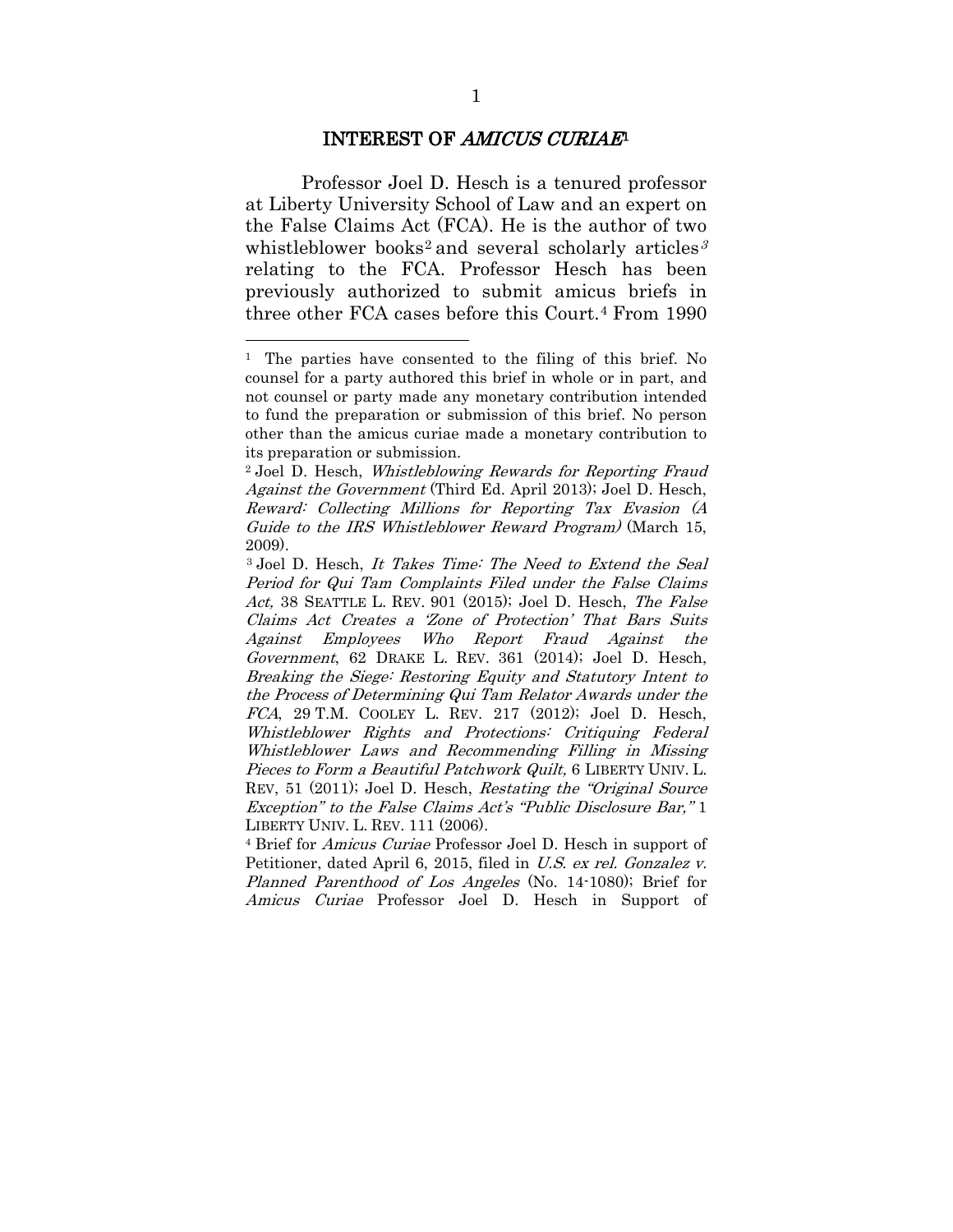to 2006, Professor Hesch worked as a trial attorney in the Civil Fraud Section of the Department of Justice (DOJ), where he conducted nationwide FCA investigations affecting twenty different government agencies. While at DOJ, he facilitated cases recovering more than one billion dollars, including the trial of Rockwell v. United States, 549 U.S. 457 (2007). He now teaches as a professor and represents whistleblowers as a private attorney. Professor Hesch offers his scholarship and unique experiences with the FCA to aid this Court in ruling upon the circuit split pertaining to the so-called implied certification exception to the judicially created certification requirement.

#### SUMMARY OF ARGUMENT

The real illusion in the "implied certification" theory is the fictitious certification requirement. In fact, there is no need for an implied certification because there is no actual *certification* requirement in the False Claims Act (FCA). The FCA already contains five safeguards to protect against the dangers that prompted lower courts to re-write the FCA. In other words, this Court should not be addressing the proper parameters of the judicially created "implied certification," but should rather be deciding whether the underlying "certification" requirement is even appropriate in the first place. Simply stated, if it was improper for lower courts to

Respondents, dated January 22, 2008, filed in Allison Engine Comp. v. U.S. ex rel. Sanders (No. 07-214); Brief for Amicus Curiae Professor Joel D. Hesch in Support of Petitioner, dated June 26, 2014, filed in U.S. ex rel. Gurumurthy Kalyanaram v. New York Institute of Technology (No. 13-1444).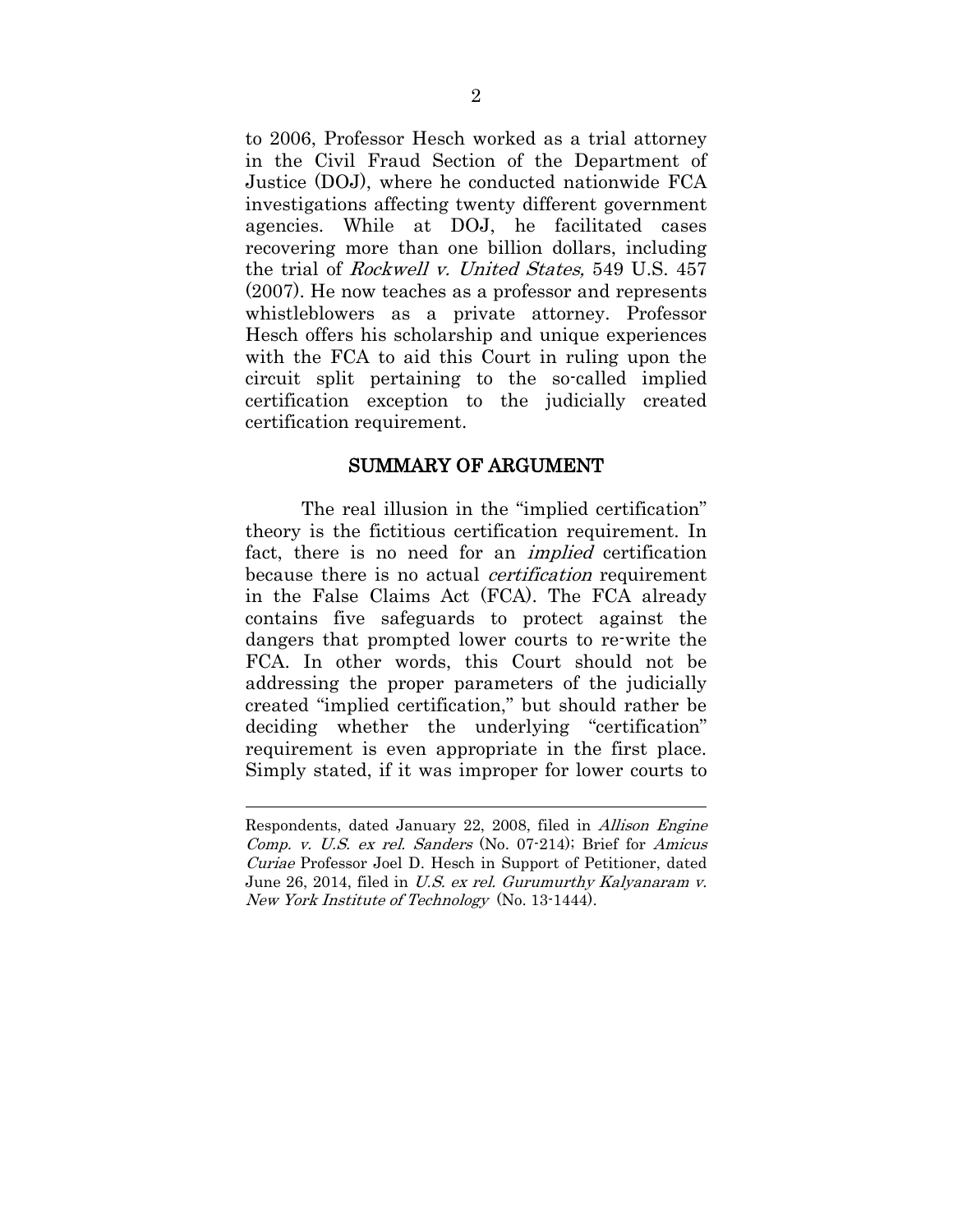inject a certification requirement into the otherwise unambiguous FCA, there would be no reason for the courts to have created the implied certification exception.

This Court accepted the case because the lower courts are hopelessly split on setting the boundaries of the "implied certification" exception. The problem, however, is not with the judge-made exception to the rule, but the fact that judges made up the certification requirement. According to most lower courts, certification requires either that the allegedly violated contract provision or regulation actually state that it is a "condition of payment" or the contractor certify in its invoices that it complied with particular contract provisions notwithstanding that it is invoicing for performing all contract provisions.

To be liable under the FCA, it is clear that the government must only prove (1) the defendant made a claim against the United States; (2) the claim was false or fraudulent; and (3) the defendant knew the claim was false or fraudulent. Most lower courts, however, have also held that the FCA has a "materiality" requirement, which prevents FCA liability based upon merely ancillary or trivial requirements. Assuming the validity of the judicially added materiality requirement, there is no true need for courts to add yet another requirement into the FCA whereby not only must the claim be knowingly false and material, but there also must be a certification. What this Court should do is hold that the FCA requires materiality, which would obviate the need for the judicially added certification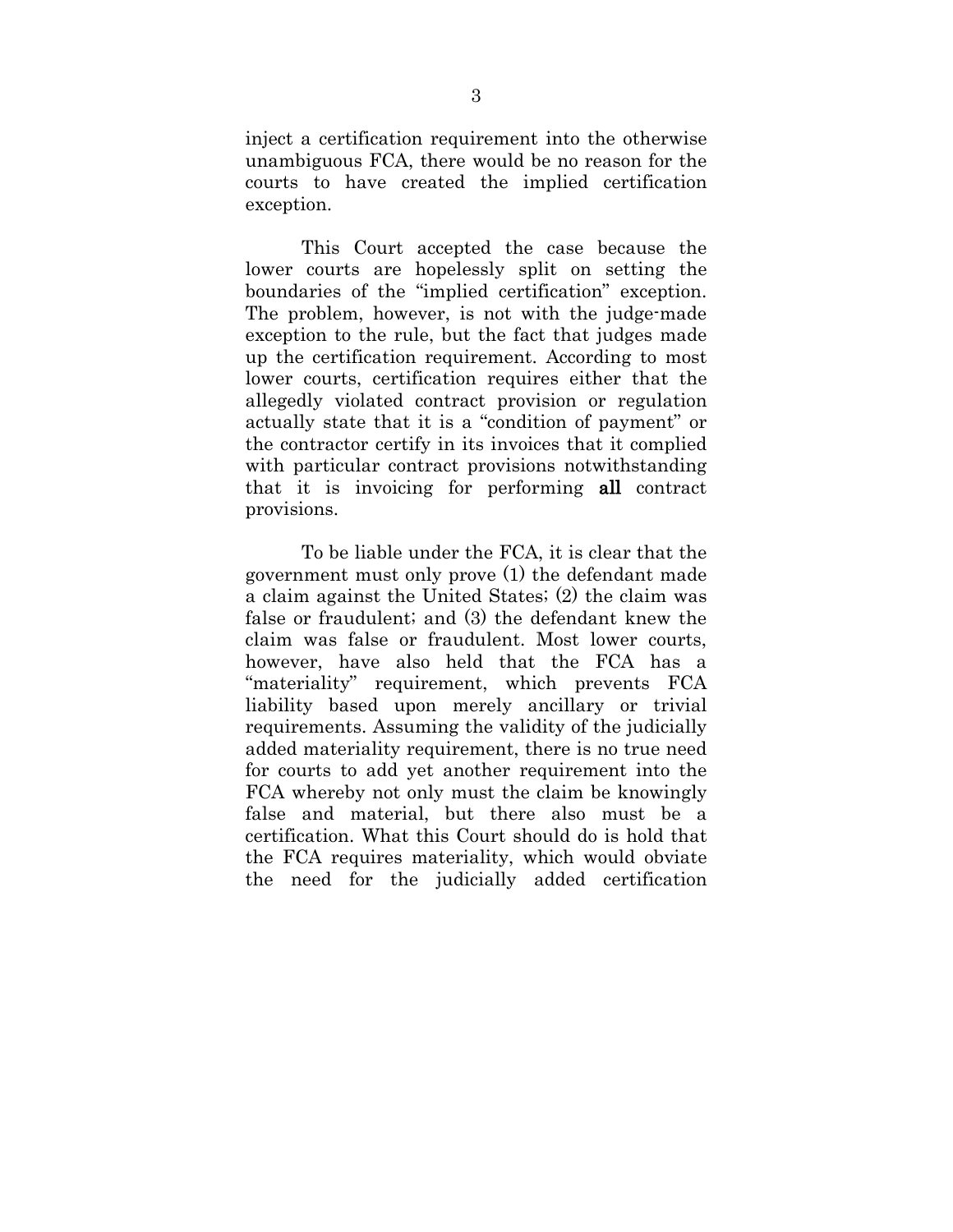requirement because the FCA properly reaches knowing violations of material contract or program requirements.

#### ARGUMENT

## I. The False Claims Act Leaves no Room for the Judicially Created "Certification" Requirement.

As much as ten percent of all federal government spending is lost due to fraud.<sup> $5$ </sup>The chief tool to combat fraud is the False Claims Act (FCA), 31 U.S.C. §§ 3729-31. E.g., United States ex rel. Steury v. Cardinal Health, Inc., 625 F.3d 262, 267 (5th Cir. 2010). Since its modernization in 1986, the government has recovered over \$45 billion in funds under the Act.[6](#page-8-0) However, this still represents only a fraction of the amount of funds lost due to fraud.[7](#page-8-1)

<sup>5</sup> See Hesch, Breaking the Siege: Restoring Equity and Statutory Intent to the Process of Determining Qui Tam Relator Awards under the FCA, 29 T.M. COOLEY L. REV. 217, 224 (2012). Congress enlisted the help of the public when it included qui tam provisions in the False Claims Act (FCA), which authorize private individuals to receive a portion of the amount recovered for reporting fraud against the government. 31 U.S.C. §§ 3729-31. Today, over seventy percent of all fraud recoveries by the government are the result of *qui tam* cases. See Hesch, supra, Breaking the Siege, at 229 ("Whistleblower qui tam suits have become the Government's chief anti-fraud tool and account for about 70% of all funds the DOJ recovers from defrauders."). 6 Fraud Statistics – Overview, Oct. 1, 1987 – Sept. 30, 2015,

<span id="page-8-0"></span>U.S. DEP'T OF JUSTICE (Nov. 23, 2015) (available at http://www.justice.gov/opa/file/796866/download).

<span id="page-8-1"></span><sup>&</sup>lt;sup>7</sup> See Hesch, supra note 5, Breaking the Siege, at 224-25, notes 37-40 (estimating that more than \$350 billion a year in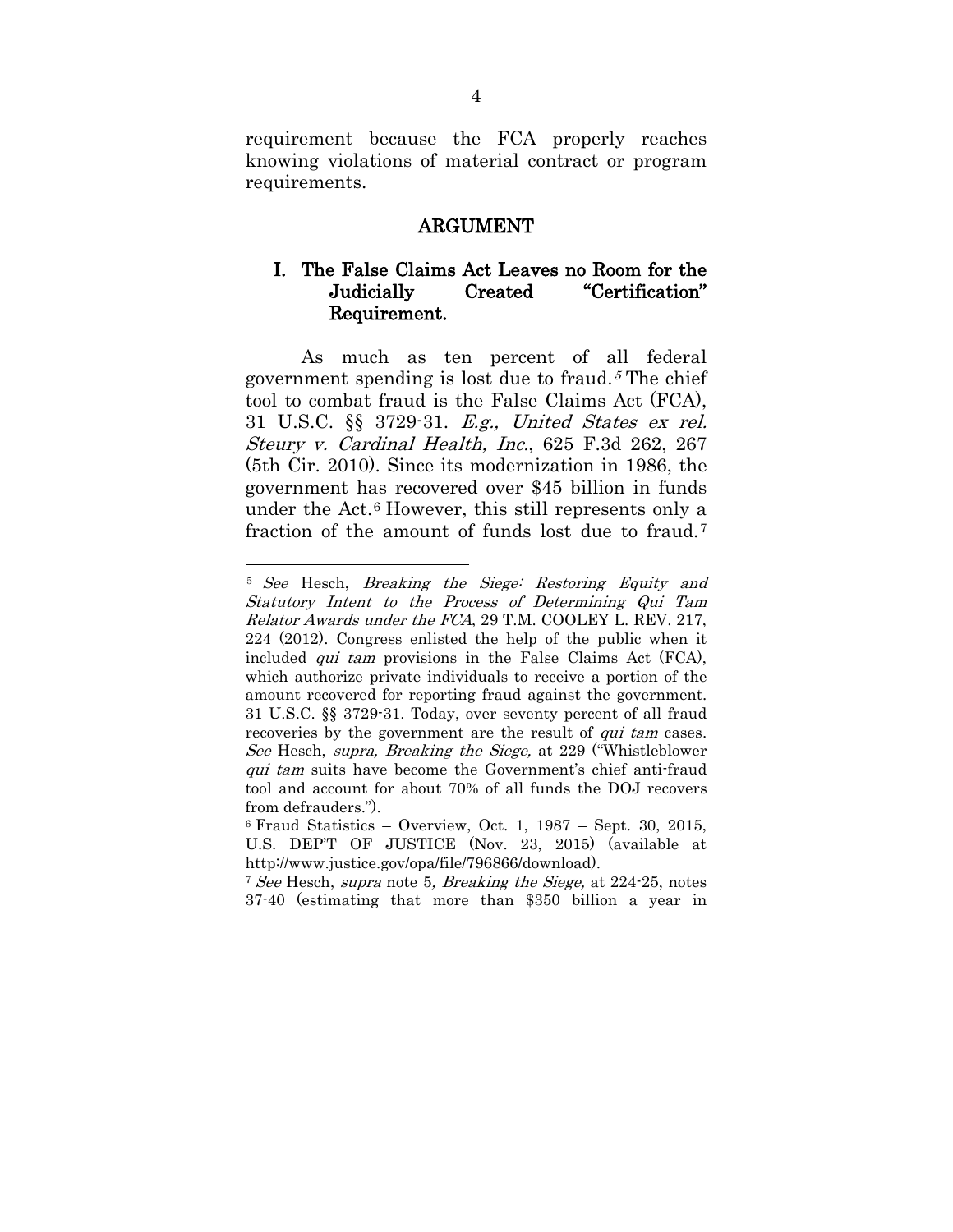Therefore, it is vital that the courts give the FCA its full effect.

Recently, courts have undermined the FCA by injecting a judicially created "certification" requirement in the FCA, which threatens the effectiveness, and frankly, the viability of the FCA. In short, most lower courts have improperly added a requirement to the otherwise unambiguous FCA that the contract or regulation must specifically state which requirements rise to the level of "conditions of payment" or that invoices must certify what specific terms or conditions were satisfied.

Once broached, however, the subject of a "certification" requirement to the FCA quickly becomes a slippery slope. By now, most courts have realized that they must pull back from the certification theory and have created an exception, known as the "implied certification" exception. This is because few, if any contracts or regulations, actually contain any condition of payment language tied to any requirement, but instead assume that the billing entity will comply with all of the contract and program requirements. Thus, the implied certification theory was born through necessity because the FCA would cease to have meaningful application, let alone fulfill its purpose of recovering ill-gotten gains, if the judge-made certification requirement is left intact. A myriad of implied certification rules have since emerged, creating a circuit split to be decided by this Court.

government spending is lost due to fraud).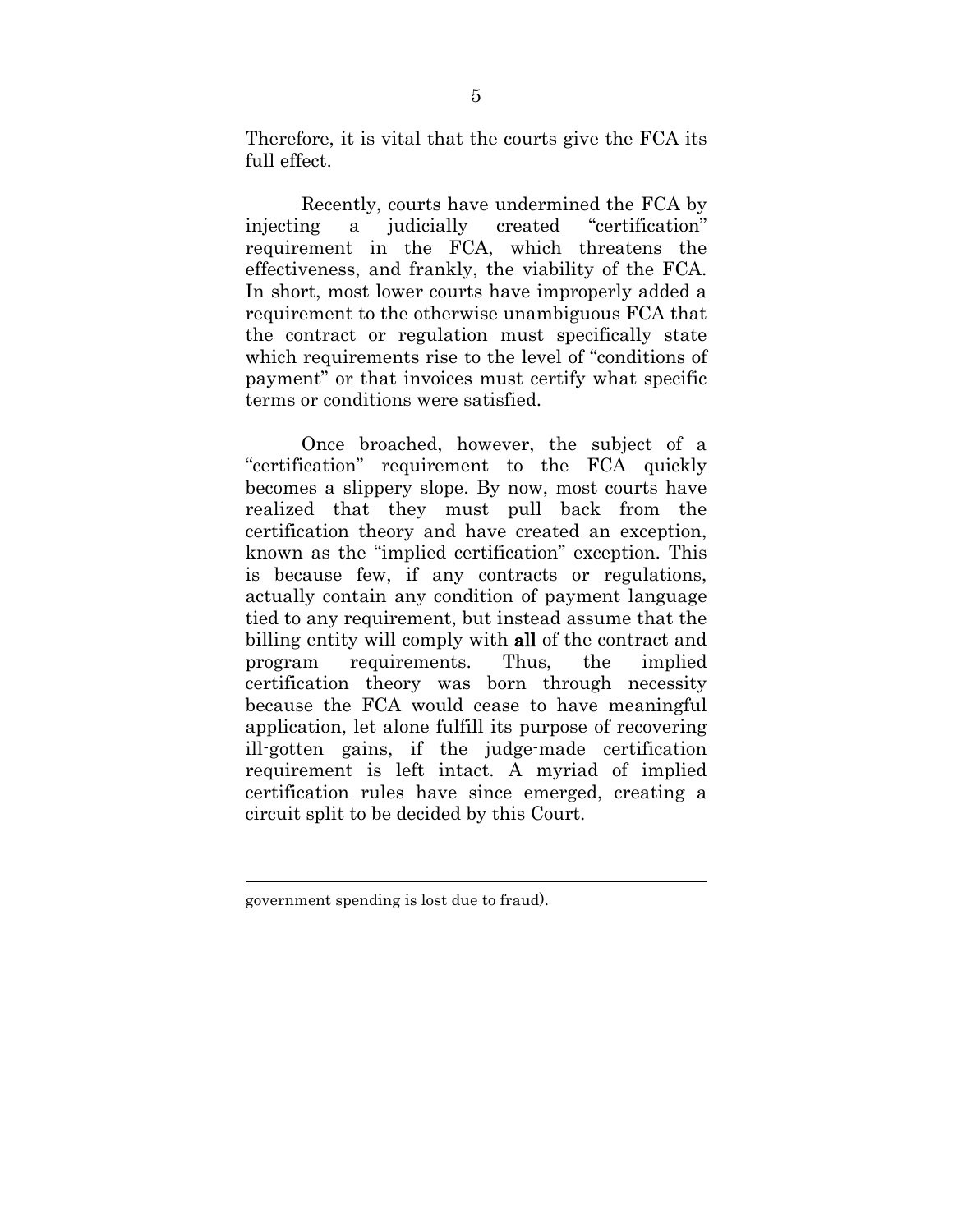For instance, assume that a company wins a small business set-aside contract, but is not really a small business. Those following a judicially added certification rule would require that the contract state that being a small business is a "condition of payment" for the FCA to apply. The problem is that few, if any, contracts or regulations would satisfy this added judicial requirement and thus the certification rule is shielding contractors from FCA liability when they submit claims they know to be false. Indeed, few of the contracts or programs in which the government spends hundreds of billions of dollars annually go through the motions of identifying which contract provisions (that might later be knowingly breached) would be subject to only contract remedies and which would be subject to FCA remedies. Thus, most knowing submissions of false claims would fall outside of the judge-added certification requirement.

Because this judicial certification rule has the potential to swallow up the FCA, most courts have created some form of a so-called "implied certification" exception. Essentially, judges have identified situations in which they would imply that there was a certification when none exists. Not surprisingly, the judge-made exception to the judgemade rule has resulted in widely varying implied certification rulings. With respect to the small business example, some courts would insist that there be an express requirement in the contract or a certification in the invoice while others would imply a certification because it is obvious that the requirement was material.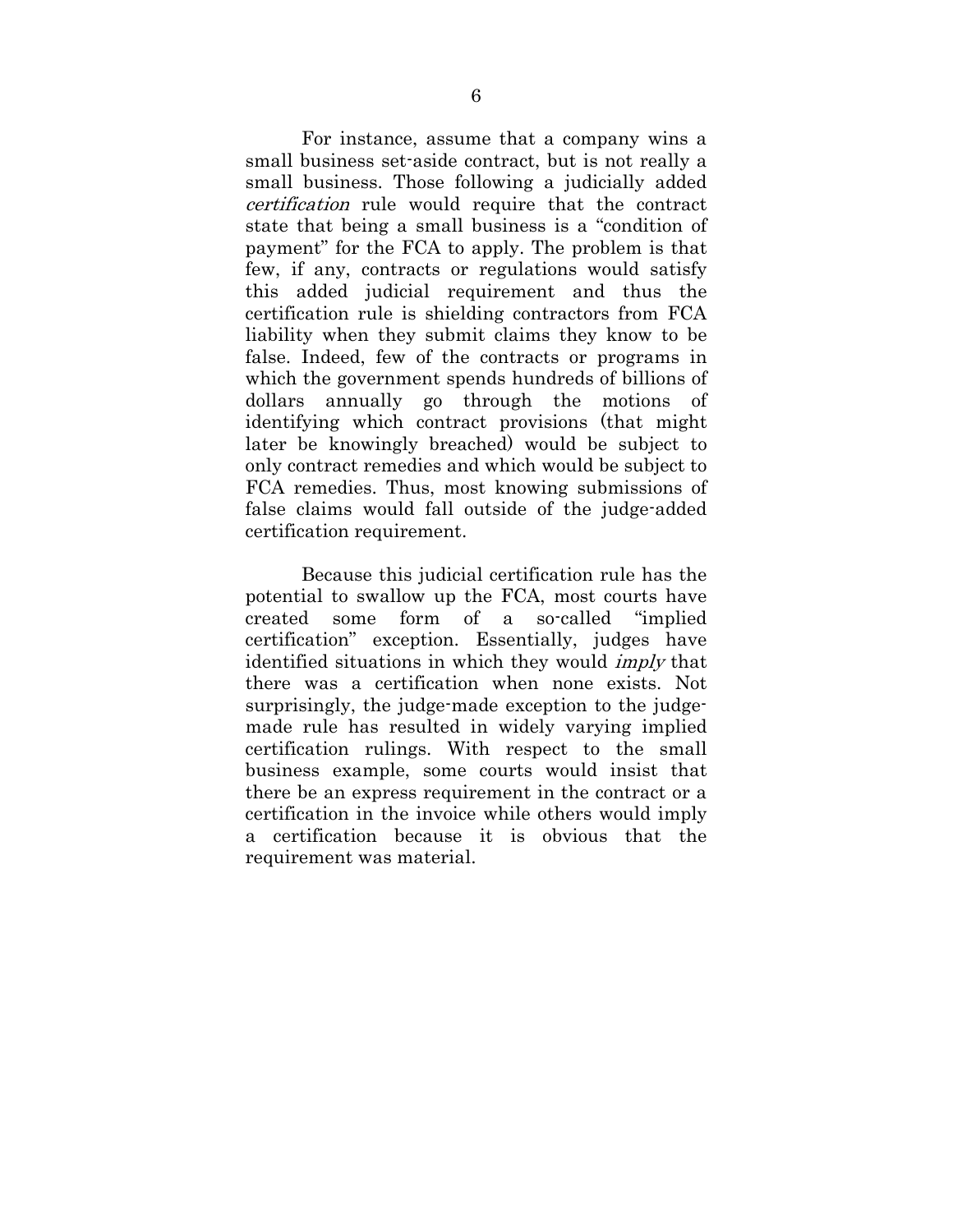The Fourth Circuit, which has a broad implied certification rule, cites to a hypothetical in which a company was required to supply ninety-one octane gas, but knowingly provided eight-seven octane gas. United States v. Triple Canopy, Inc., 775 F.3d 628, 636 (4th Cir. 2015). Because there was no mention in the contract that the octane level was a condition of payment and nothing in the invoice certified that the correct octane gas was supplied, the court noted that other circuits might hold that this case would be outside of the FCA in light of the judge-made "certification" theory. The answer by the Fourth Circuit was to assume that the entity impliedly certified that they complied with this contract term. To justify its lenient implied certification rule and to address the concerns that obscure rules might not be met, the court stated that it will insist upon strict adherence to the FCA's "materiality" requirement. Id. at 637. The court noted that it will also take a stringent view of the FCA's existing scienter requirement and ensure proper proof that the contractor knew it was not complying with a material requirement. Id. If both existing FCA safeguards are met, the Fourth Circuit would imply a certification where no certification exists. What the court should have held instead is that if both are met, there is no need for a certification requirement.

As demonstrated by the logic of the Fourth Circuit, the real illusion in the "implied certification" theory is the fictitious certification requirement. In fact, there is no need for an implied certification because there is no actual *certification* requirement in the FCA, as specifically noted by the First Circuit.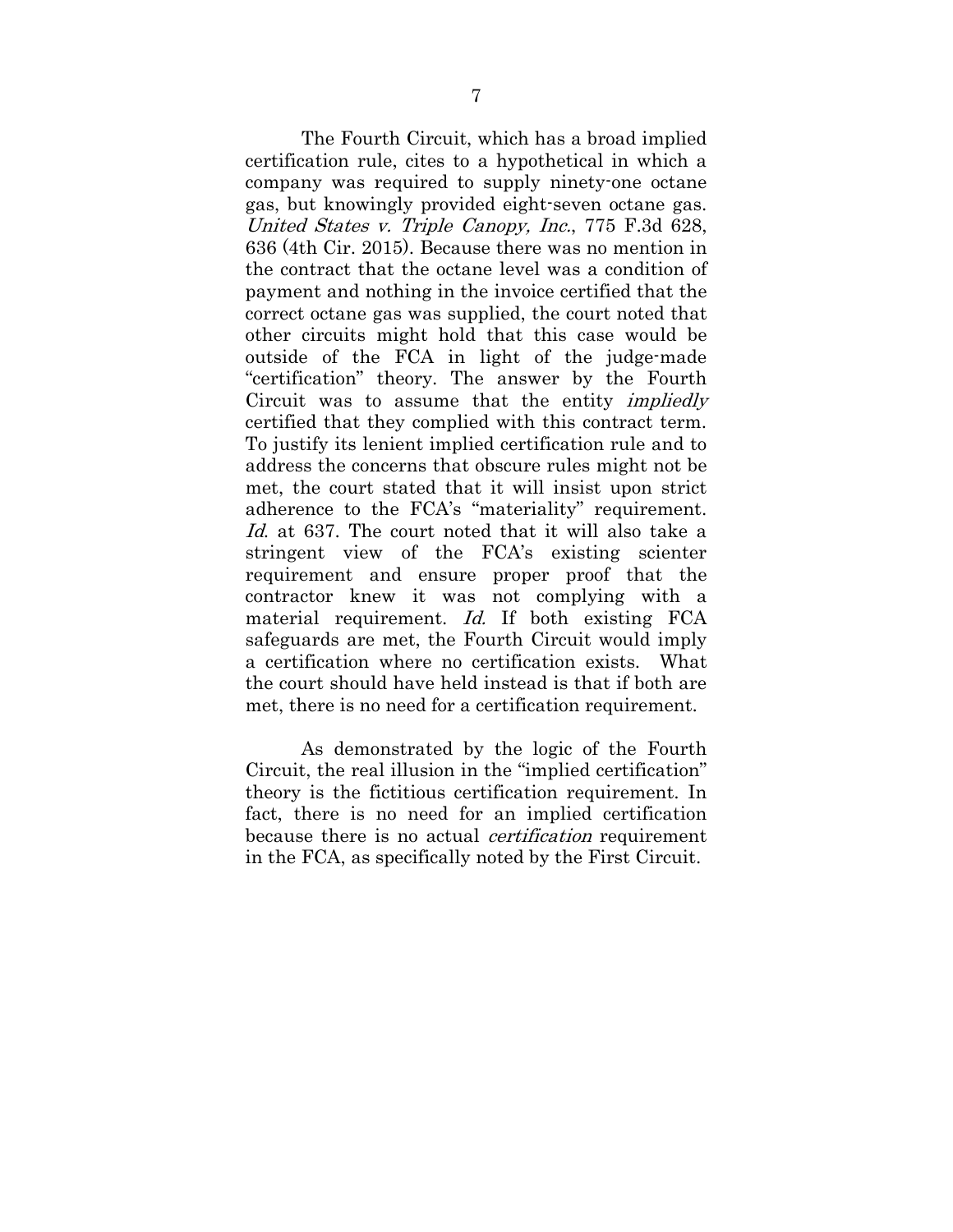United States ex rel. Hutcheson v. Blackstone, 647 F.3d 377, 385 (1st Cir. 2011).

As shown below, there are two reasons why this Court should strike the judicially created certification element. First, there is no room to interpret the FCA as requiring the additional certification requirement because the statute is clear and unambiguous. Second, and of critical importance, the FCA already provides five safeguards that protect against the dangers noted by the Petitioner. In other words, there is no authority for a court to re-write the FCA to add protections that do not rise to the level of a constitutional guarantee simply because a judge would have drafted the statute differently or desired more defenses.

### II. The FCA does not contain a Certification Requirement.

The FCA is straightforward. The most common liability provisions state that a person is liable if he or she either (a) "knowingly presents … a false or fraudulent claim for payment or approval," or (b) "knowingly makes [or] uses … a false record or statement material to a false or fraudulent claim." 31 U.S.C. § 3729(a)(1)(A) & (B). It is settled that a prima facie case under the False Claims Act "requires that (1) the defendant made a claim against the United States; (2) the claim was false or fraudulent; and (3) the defendant knew the claim was false or fraudulent."<sup>[8](#page-12-0)</sup> Courts also require that

<span id="page-12-0"></span><sup>8</sup> United States ex rel. Clausen v. Lab. Corp. of Am., Inc., 290 F.3d 1301, 1310 n. 19 (11th Cir. 2002); accord United States ex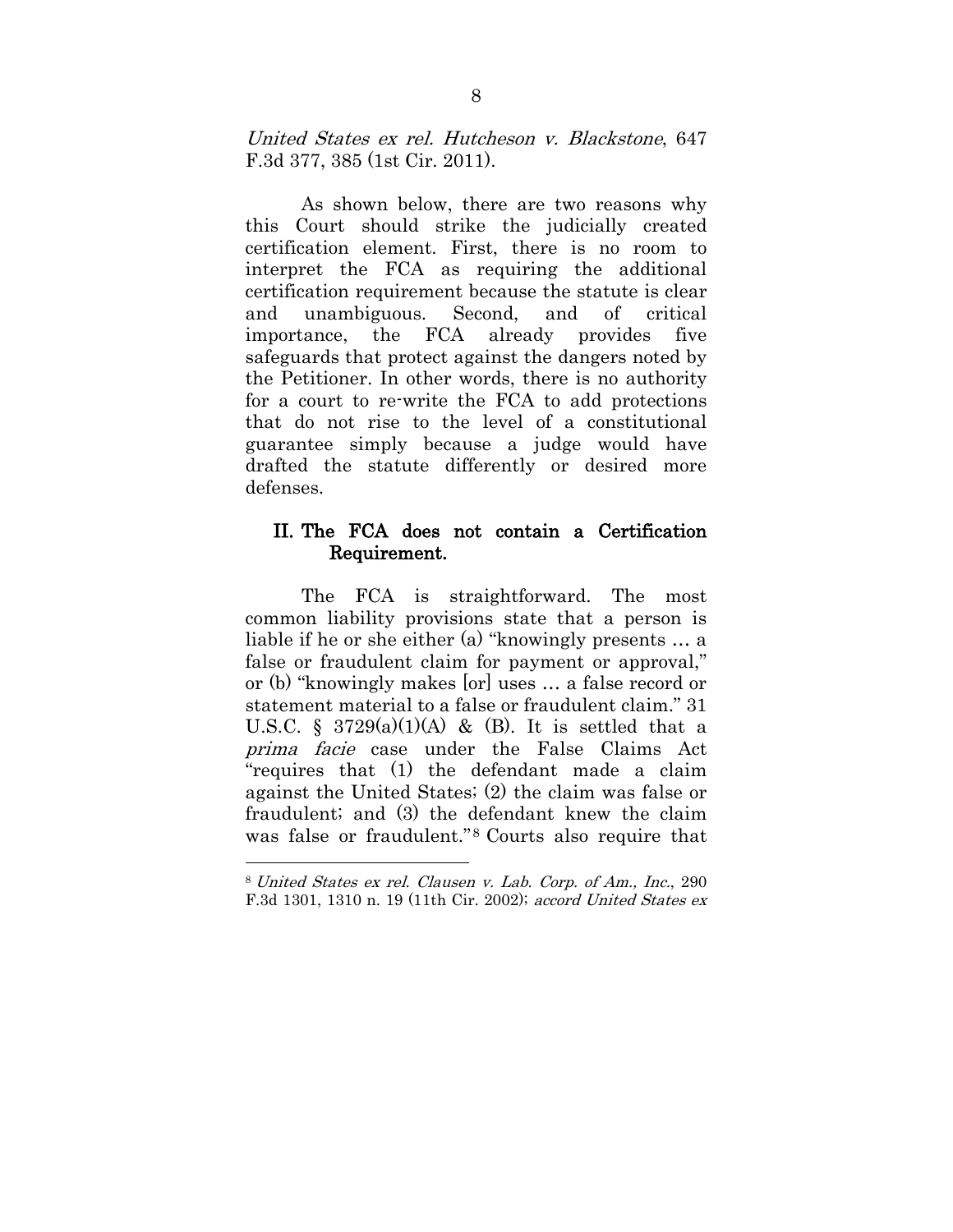the false claim be "material" to payment. Although the FCA did not add "materiality" until the 2009 Amendments, and then only included it under section  $(a)(1)(B)$ , most courts had previously held that materiality was implicit in all liability provisions in the Act. See Claire M. Sylvia, The False Claims Act: Fraud Against the Government  $\zeta$  4:49.

 $\overline{a}$ rel. Wilkins v. United Health Group, Inc., 659 F.3d 295, 305 (3d Cir. 2011) ("(1) the defendant presented or caused to be presented to an agent of the United States a claim for payment; (2) the claim was false or fraudulent; and (3) the defendant knew the claim was false or fraudulent."); United States ex rel. Fowler v. Caremark, R.X., LLC, 496 F.3d 730, 741 (7th Cir. 2007) ((1) a false or fraudulent claim; (2) which was presented, or caused to be presented, by the defendant to the United States for payment or approval; (3) with the knowledge that the claim was false."); United States v. Mackby, 261 F.3d 821, 826 (9th Cir. 2001) ("(1) a "false or fraudulent" claim; (2) which was presented, or caused to be presented, by the defendant to the United States for payment or approval; (3) with knowledge that the claim was false"); Veridyne Corp. v. United States, 758 F.3d 1371, 1378 (Fed. Cir. 2014) ("(1) the contractor presented or caused to be presented to an agent of the United States a claim for payment; (2) the claim was false or fraudulent; (3) the contractor knew the claim was false or fraudulent; and (4) the United States suffered damages as a result of the false or fraudulent claim."); United States v. Greene, 210 F.3d 373 (6th Cir. 2000) (" (1) that the defendant presented a false or fraudulent claim against the United States; (2) that the claim was presented to an agency of the United States; and (3) that the defendant knew that the claim was false, fictitious, or fraudulent."); United States v. Dyncorp, 136 F.3d 676, 682 (10th Cir. 1998) ("(1) a "claim" was presented to the government by the defendant, or the defendant "caused" a third party to submit the "claim," (2) the claim was "false or fraudulent," (3) the defendant presented the claim knowing it was "false or fraudulent," and (4) the defendant made or used a false statement which the defendant knew to be false, and which was causally connected to the false claim.").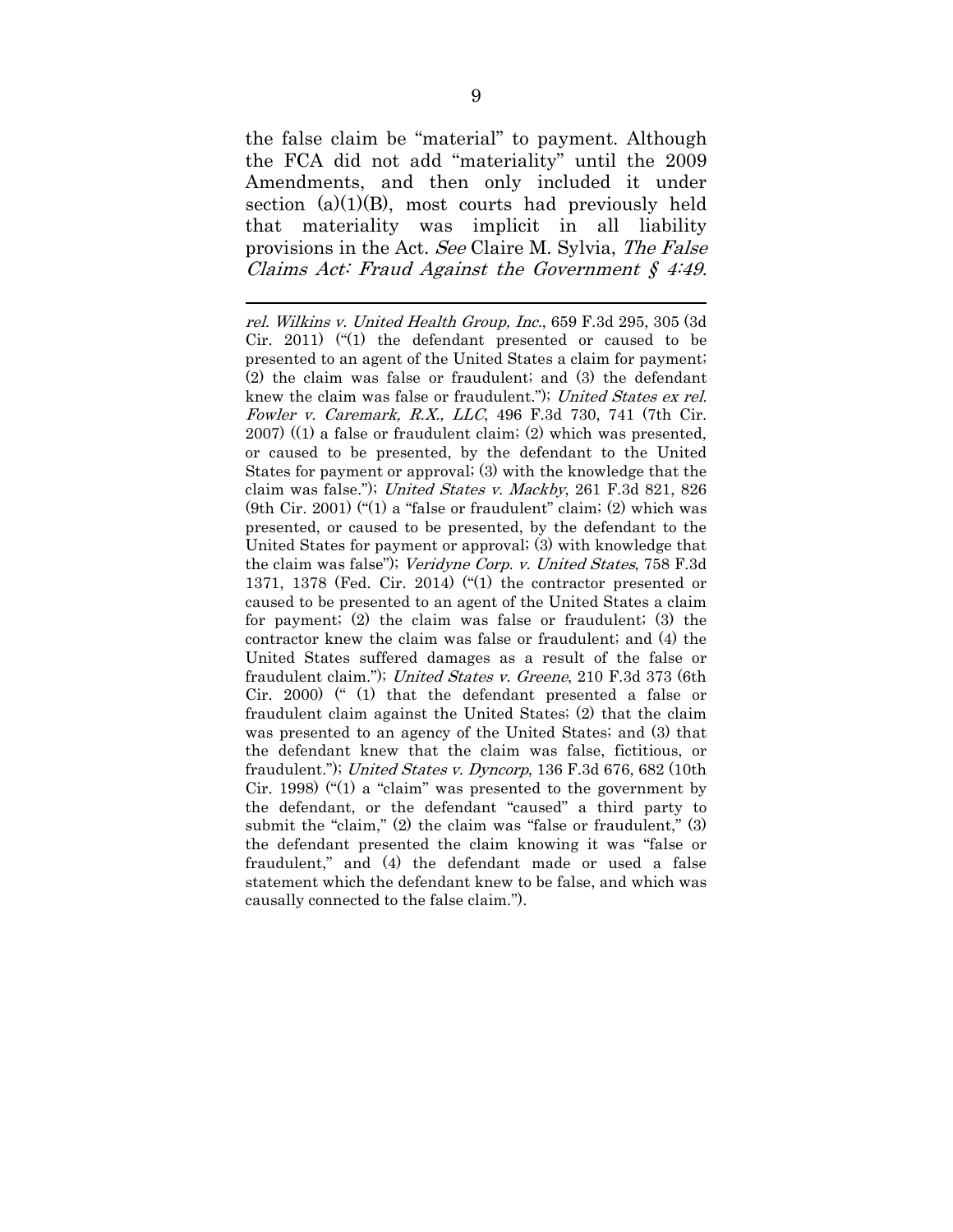Other threshold issues—Materiality (gathering cases).

The FCA could not be clearer that these are the only requirements for liability. There simply is no ambiguity that would permit a court to add yet another element, known as the certification rule. As noted by the First Circuit, the FCA neither expressly nor impliedly contains any requirement that the contractor also *certify* to compliance with every condition or that a regulation specifically state it is a condition of payment. Blackstone, 647 F.3d at 385. Accordingly, the FCA itself is unambiguous and does not contain or leave room for the certification requirement.

The next section demonstrates that there is no significant need, let alone judicially permissible reason, for the courts to create a certification requirement because the FCA already contains five protections to withstand appropriate judicial scrutiny and adequately protect contractors. Again, the role of the courts is not to re-write statutes to offer what a judge might consider the best possible protection, but to enforce statutes that comply with the limits of the Constitution.

## III. The FCA Contains Five Safeguards that Adequately Protect Contractors and Eliminate the Need for a Certification Requirement.

Although companies are happy to be awarded complex government contracts worth millions of dollars, they come up with a myriad of reasons to cry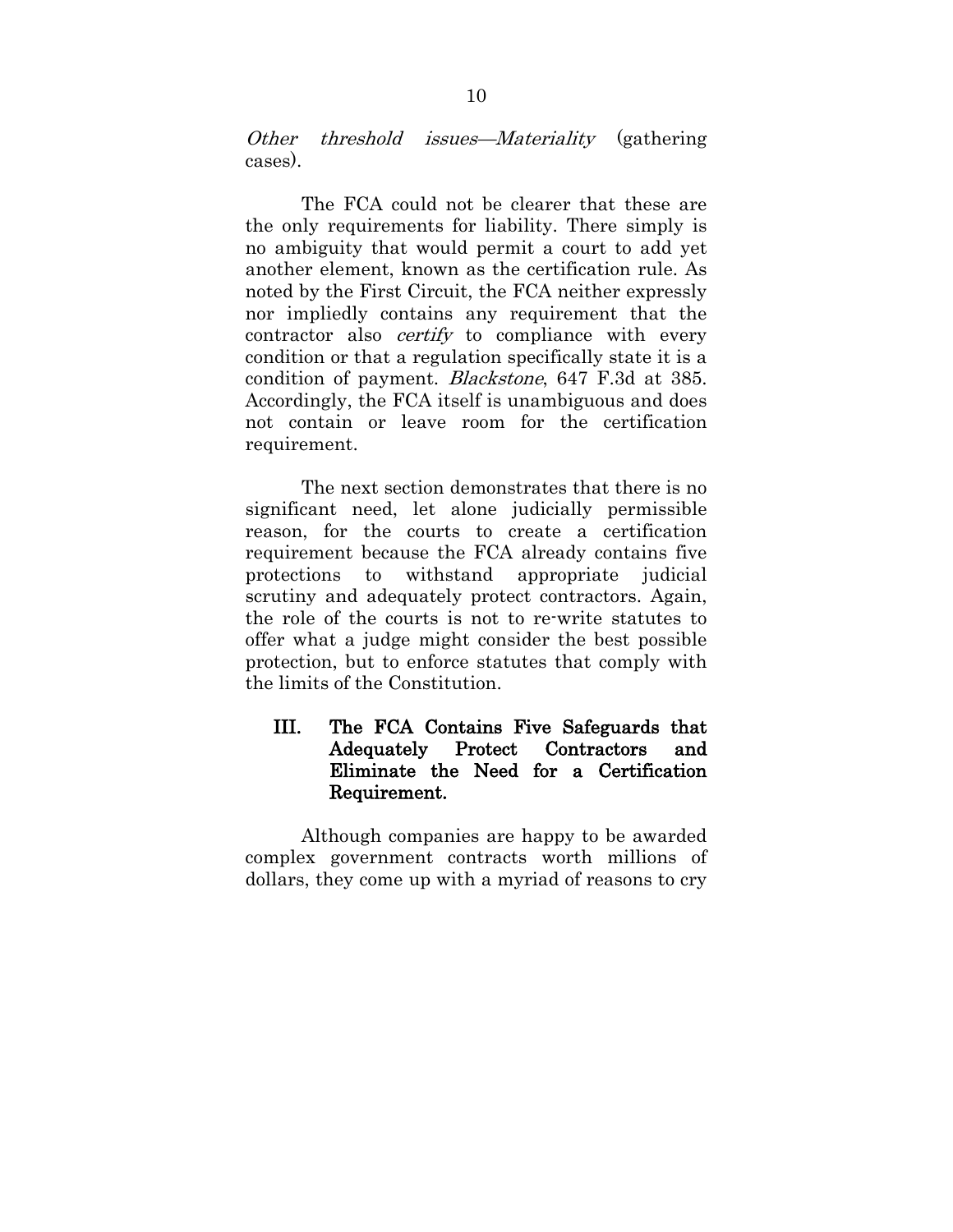foul when they get caught for knowingly failing to live up to the terms because they are subject to treble damages under the FCA. The primary complaint in this setting is that there are too many requirements to keep straight and therefore they should not be held to the letter of the contract for FCA liability. Many courts have bought into this argument and have added the so-called certification requirement.

In order to justify re-writing an unambiguous statute to provide additional protections not provided for by Congress, a court must first find a fatal flaw in the statute, such as violating some constitutional protection or mandate. As shown below, there exist five different types of safeguards that eliminate the risks cited by the Petitioner. Therefore, this Court should not decide which implied certification theory is best, but rather should find that the FCA already provides all the necessary constitutional protections without adding the certification element.

First, most courts have held that the FCA itself already has a "materiality" requirement, which prevents FCA liability based upon merely ancillary or trivial requirements. See Claire M. Sylvia, The False Claims Act: Fraud Against the Government § 4:49. Other threshold issues—Materiality (gathering cases). The FCA defines materiality as having a "natural tendency to influence, or be capable of influencing" the government's decision to pay a claim. 31 U.S.C. § 3729 $(b)(4)$ . Only if a court finds that the violated provision was material does FCA liability attach. Because this is one of the most significant protections obviating the need for the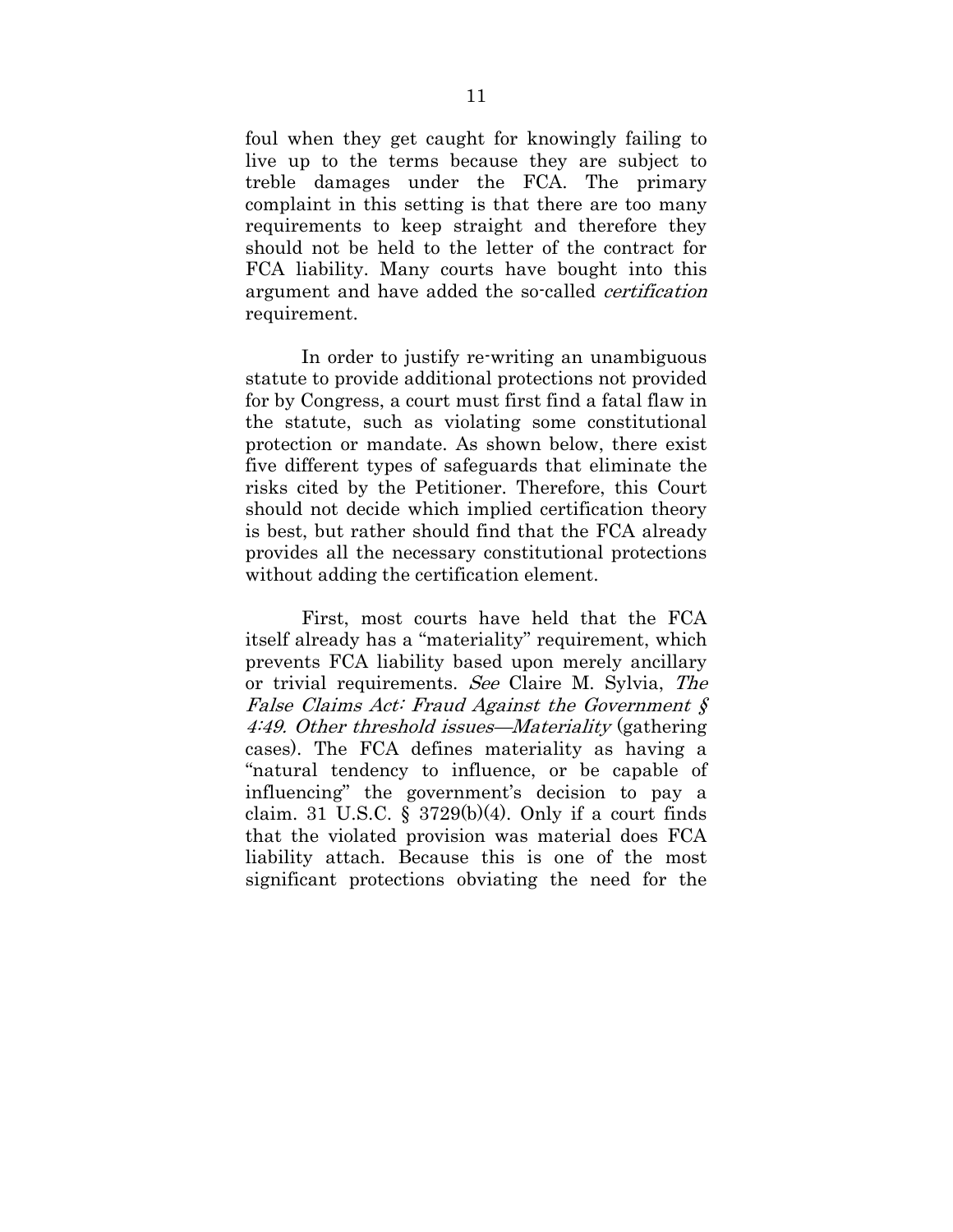certification theory, this Court can and should bring certainty to this area of the law by finding that the 2009 materiality provision applies to all FCA liability provisions, and not just  $\S 3729(a)(1)(B)$ . This is something this Court has done in other settings. See Neder v. United States, 527 U.S. 1, 23 (1999) (determining that materiality is a requirement for liability under the federal mail fraud and bank fraud statutes). In short, it would be far more proper for this Court to determine that the FCA requires materiality than to impose a requirement that every government contract or program contain specific language identifying which provisions are "conditions of payment" through the judicially created certification requirement.

Second, the FCA requires proof that the contractor knew that the claim was false.[9](#page-16-0) The FCA does not impose liability for innocent mistakes or mere differences of opinion. E.g., United States ex rel. Hopper v. Anton, 91 F.3d 1261, 1268 (9th Cir. 1996) ("Innocent mistakes, mere negligent misrepresentations and differences in interpretations are not false certifications under the Act."). Rather, the FCA defines "knowing" conduct to mean actual knowledge of the falsity or acting with deliberate ignorance or reckless disregard for the truth. 31 U.S.C. §  $3729(a)(d)(1)$ .

Third, the FCA protects against overreaching relators. A concern raised by some contractors is a

<span id="page-16-0"></span><sup>9</sup> With respect to the first two safeguards, materiality plus scienter, the Fourth Circuit cited both as the basis for finding implied certification. Blackstone, 647 F.3d at 385.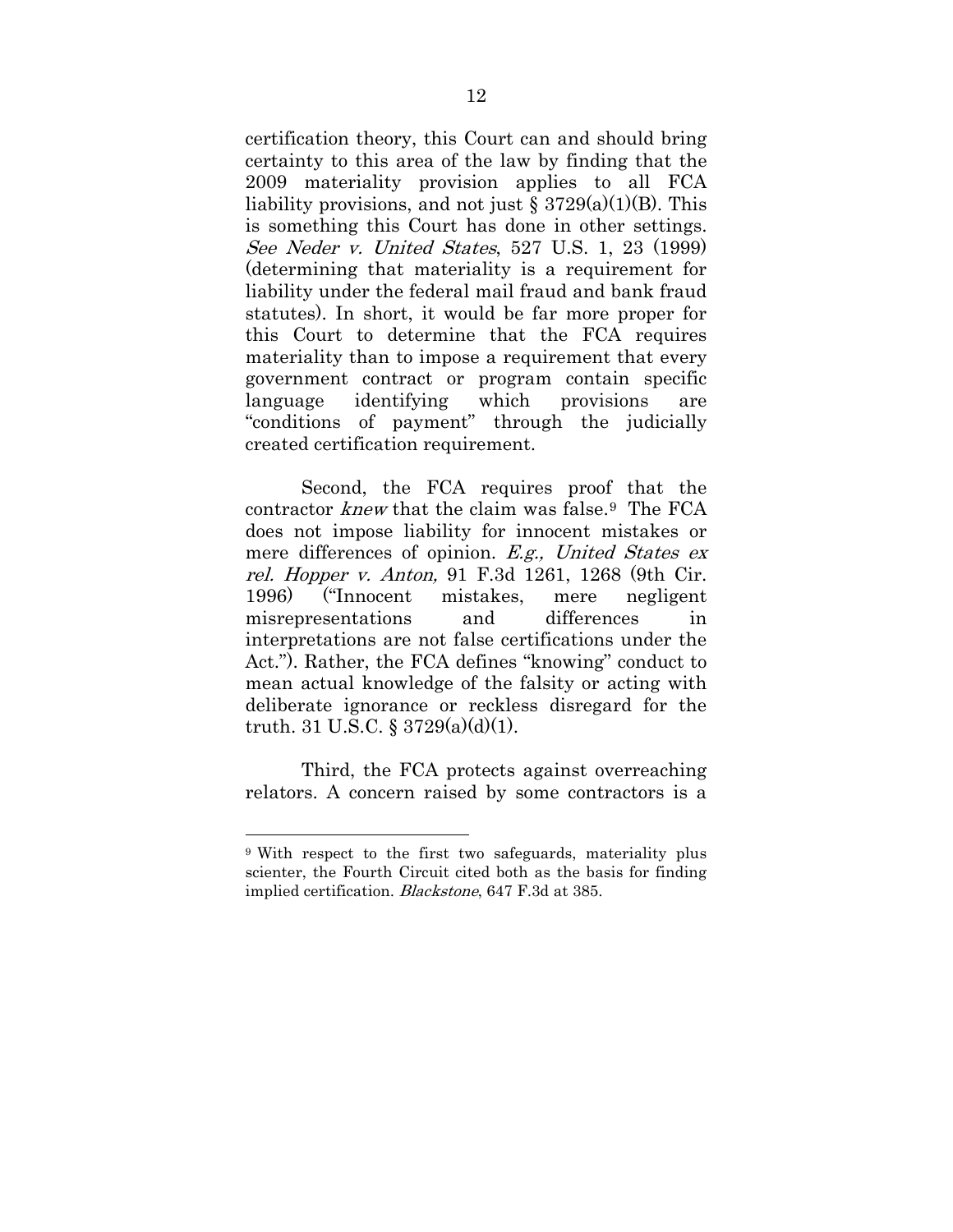fear of a relator chasing trivial or non-material claims when the government declines to intervene in a FCA qui tam case. This is because the FCA grants the relator the ability to go forward alone. 31 U.S.C. § 3730(c)(3). However, Congress built into the FCA protections from a relator's attempt to characterize every minor contract infraction as fraud or damages for noncompliance with merely ancillary regulations. Not only must the relator still prove the false claims were material and that the contractor acted knowingly, but the FCA has several specific safeguards to protect against wayward relators. Specifically, not only does the government have the power to intervene and take over the prosecution of a qui tam action, the FCA vests the government with the right to settle the case, limit discovery, and, most importantly, the power to unilaterally "dismiss the action notwithstanding the objections" of a relator. 31 U.S.C. §  $3730(c)(2)(A)$ . Thus, both the courts and the government have the ability to keep relators from proceeding with allegations that are immaterial or would harm government programs.

Fourth, the contractor also has a few additional protections available that are outside of the text of the FCA, which further demonstrates why there is no legitimate basis for a court to scale back the FCA by inserting a certification element due to a perceived fear of overreaching. For instance, the contractor can always seek legal advice from counsel when wondering if a regulatory requirement is either required or material. In addition, the contractor should engage in frank discussions with the government when in doubt whether a provision in a contract or regulation is required. Choosing to bury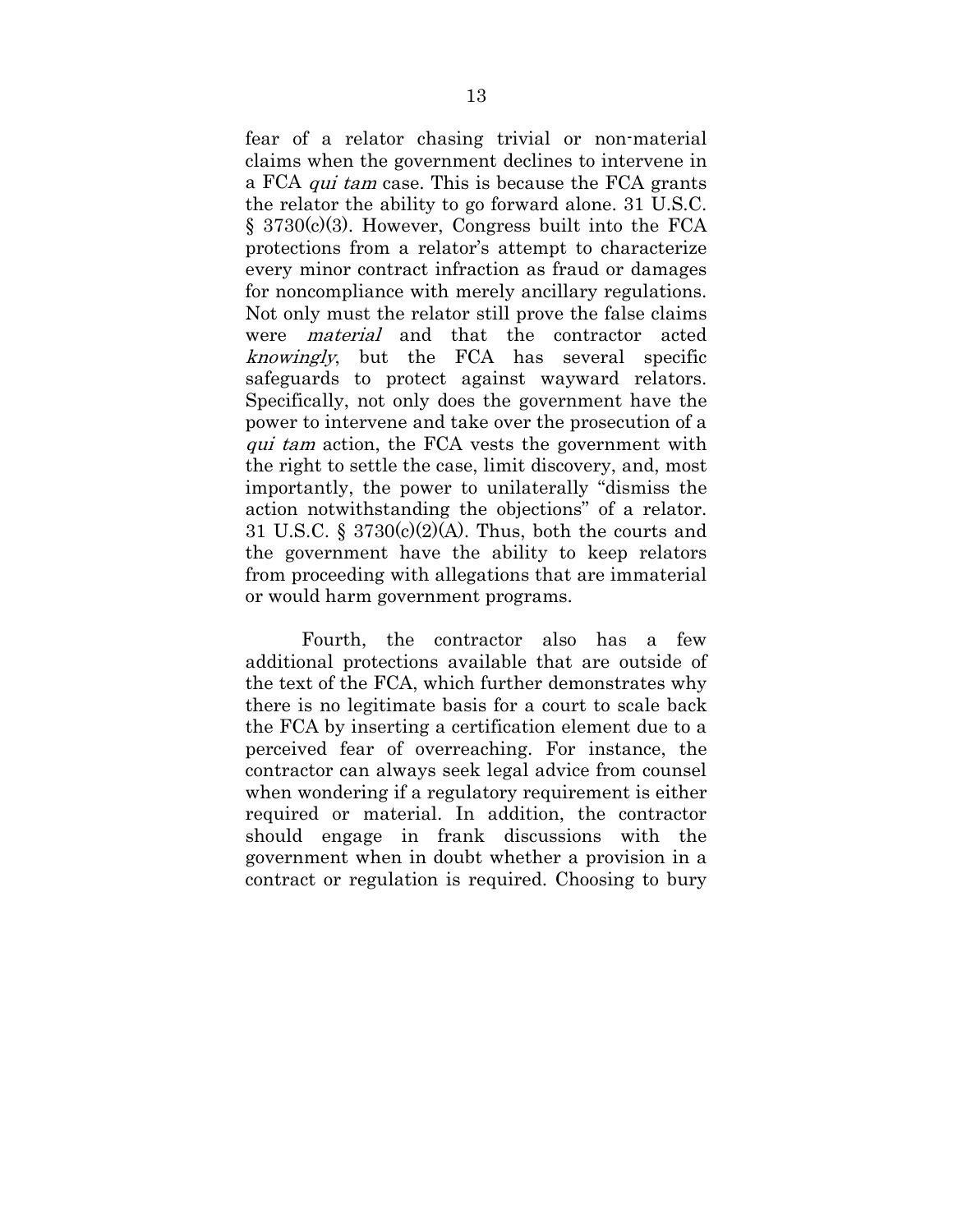one's head in the sand is not (and ought not be) a valid defense to a government contract when it is otherwise shown that the contractor knowingly violated a material contract requirement.

Fifth, the measure of damages provides a final safety valve from trivial violations becoming significant liability under the FCA. If the materiality and scienter provisions were not enough protection, the government must still attribute damages to the provision that was violated. For instance, in the hypothetical presented by the Petitioner, it feared that not topping off the lawn mower's gas tank before mowing might be grounds for FCA type liability. Yet, even if it could get past the materiality requirement, which would be very unlikely, the government would still need to apportion damages attributable to such breach. It is doubtful that the contractor would be subject to damages for failing to fill the gas tank before mowing[.10](#page-18-0)

In sum, not only is the FCA clear and unambiguous, but there already exist at least five safeguards protecting contractors from onerous or unforeseen liability hiding within potentially

<span id="page-18-0"></span><sup>10</sup> Although the FCA does not require damages to be awarded civil penalties, courts are reluctant to award significant civil penalties when disproportional to damages. E.g., United States v. Mackby, 339 F.3d 1013, 1018 (9th Cir. 2003) (awarding civil penalties on only 111 of 1,459 false claims to avoid excessive fines where treble damages amounted to \$175,000). The constitutional parameters of the amount of civil penalties is outside of the scope of this case, but do not diminish the fact that damages are an additional protection from overreaching allegations.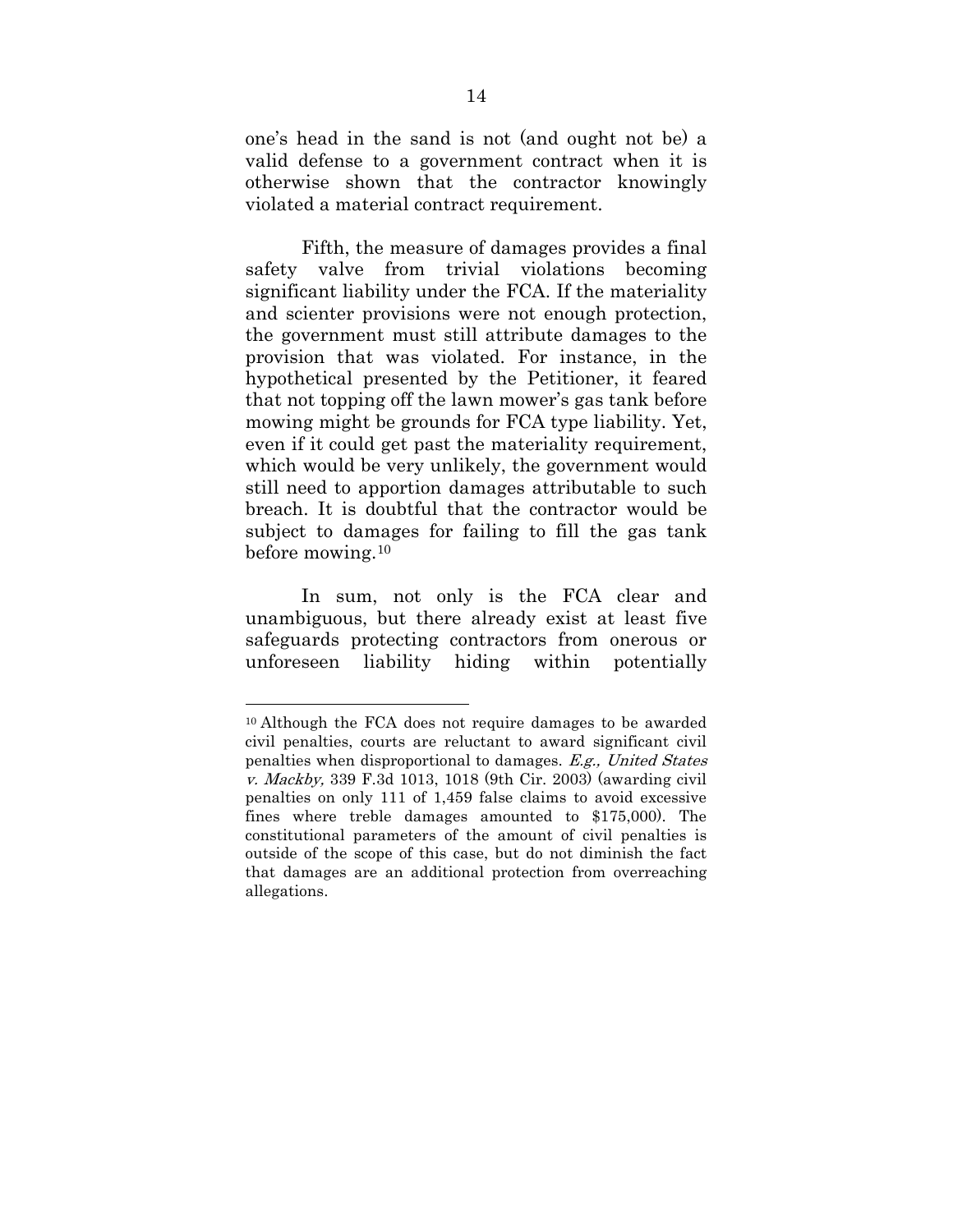hundreds of legal requirements in regulations incorporated into government contracts. Unless this Court finds the FCA ambiguous or unconstitutional, it cannot sustain re-writing the statute. Merely because some judges wished that Congress had added a certification element above and beyond these five protections does not give the courts such legislative authority. Therefore, there is no basis for this Court to allow the lower courts to rewrite the statute to add the certification element.

Petitioner gives mere lip service to why the FCA's materiality and scienter elements do not protect against abuses. It begins by faulting the Court of Appeals for thinking that "just by submitting a claim, the claimant 'implicitly communicates that it has conformed to the relevant program requirements.'" Br. at 29. The Petitioner argues that this logic is not found or supported by the FCA. What the Petitioner fails to accept is that when one agrees to perform a government contract, they agree to turn square corners and comply with all requirements, understanding therefore that the contract price is based upon full compliance. Heckler v. Cmty. Health Servs. of Crawford County, Inc., 467 U.S. 51, 63 (1984) ("Men must turn square corners when they deal with the Government.") (*citing Rock* Island, A. & L.R. Co. v. United States, 254 U.S. 141, 143 (1920)). According to this Court in Heckler,

> This observation has its greatest force when a private party seeks to spend the Government's money. Protection of the public fisc requires that those who seek public funds act with scrupulous regard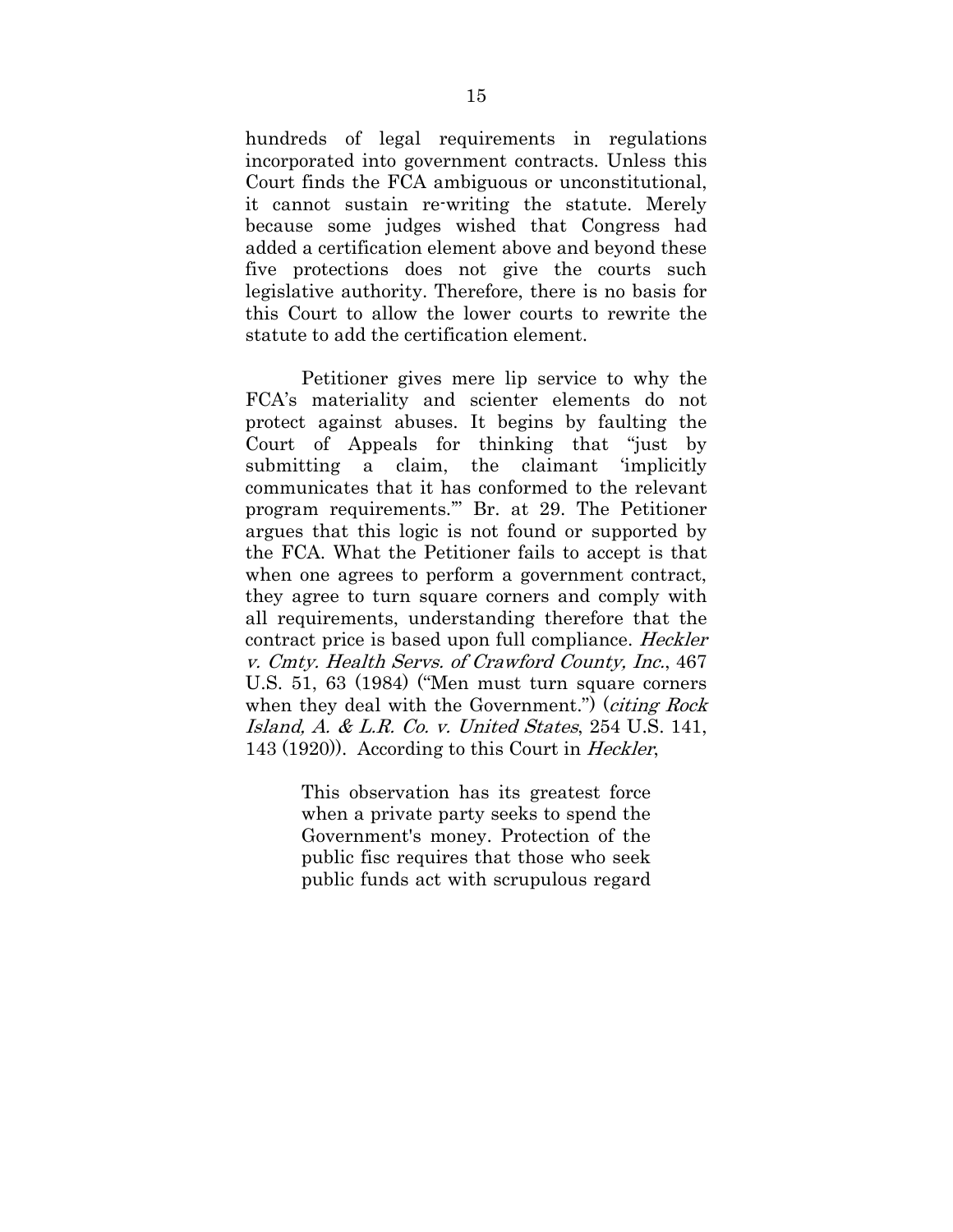for the requirements of law; respondent could expect no less than to be held to the most demanding standards in its quest for public funds. This is consistent with the general rule that those who deal with the Government are expected to know the law and may not rely on the conduct of Government agents contrary to law. Id.

At best, Petitioner resorts to policy arguments regarding why materiality combined with scienter does not offer the protection it hoped Congress would have provided. Specifically, the Petitioner complains that it can be hard to determine which portions of the contract are material. The solution it offers to this Court is to require "certainty" by forcing every government contract or program to identify which requirements are not only material, but form a condition of payment, even though the government wants compliance with all provisions. That is not a valid reason to alter the plain language of a statute that establishes materiality as the benchmark.

What the Petitioner is really asking is for this Court to pick what it views as the best way to draft a statute, between (1) following the protections in the FCA enacted by Congress, which relies heavily upon materiality and scienter requirements (but allows the contractor to seek advice from counsel or the government when in doubt), or (2) re-writing the FCA by first adding a certification rule and then creating a very strict exemption to the judge-made certification rule, such that only if the regulation or contract expressly states that a particular contract or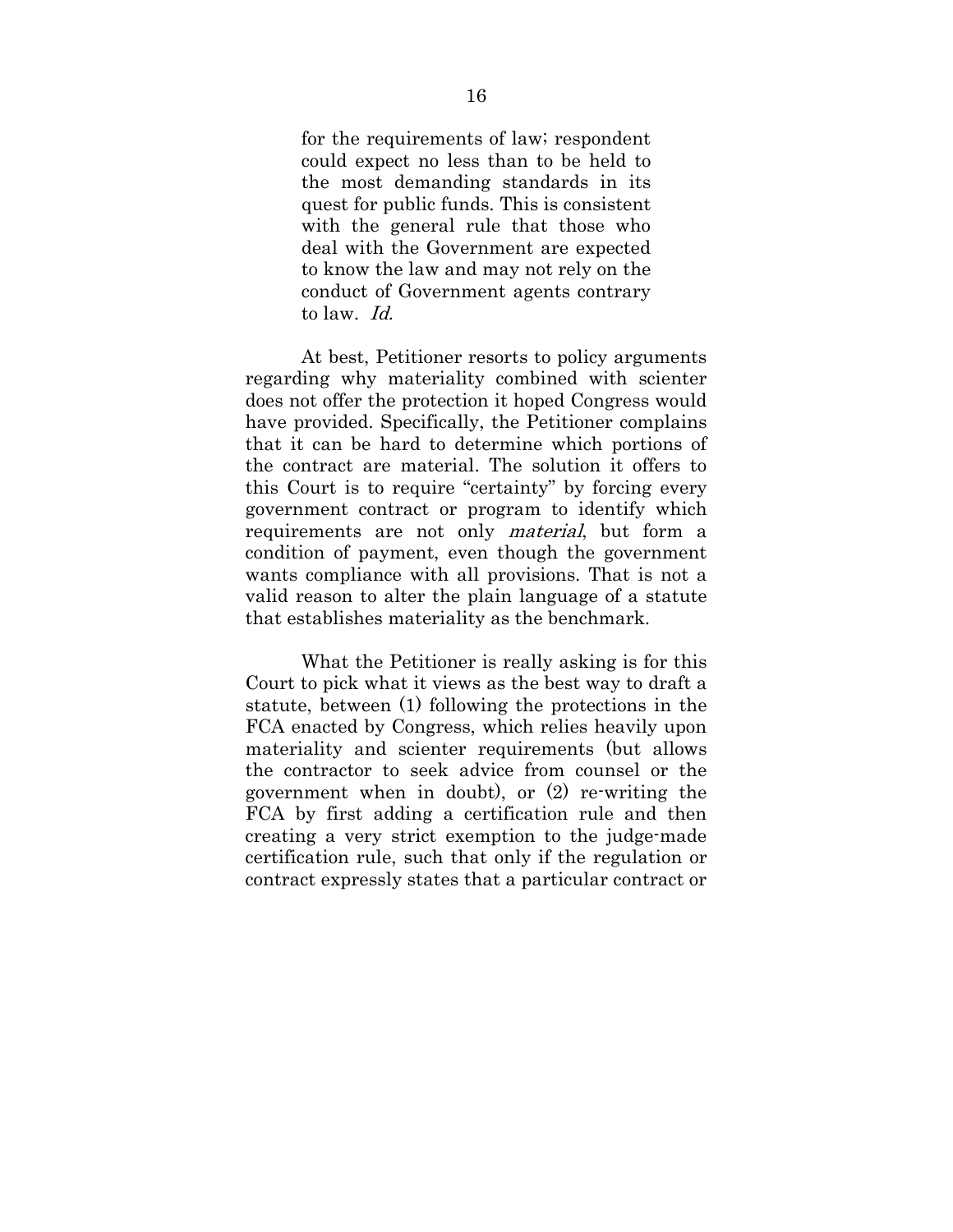program requirement is a condition of payment does the FCA apply. The second option, however, is not something this Court can do. Its role is not to determine if there is a better way Congress *could* have drafted a statute that offers more protection to one party, but to enforce clear and unambiguous statutes.

### IV. The Petitioner's Hypothetical proves that there is No Need for a Judicially Created Certification Requirement.

The Petitioner relies upon a hypothetical case involving mowing the lawn by a child named Johnny. In addition to mowing the lawn, the contract contained three conditions: (1) wear protective safety goggles, (2) fill the lawn mower with gas before starting, and (3) mow the lawn only between 3:00 and 5:00 p.m., when most of the neighbors will not yet be home from work. Br. at 3. Johnny admits that he knew and agreed to keep all three, but then purposefully chose to ignore each of them. Leaving aside that this was not a government contract for the moment, Petitioner asserts that no FCA liability can be attached to mowing outside of the required time because there was no mention in the contract that it was a "condition of payment."

This hypothetical provides a good opportunity to determine if the five FCA safeguards provide the necessary protections to eliminate the need or ability of the courts to judicially add a sixth protection in the form of a certification requirement.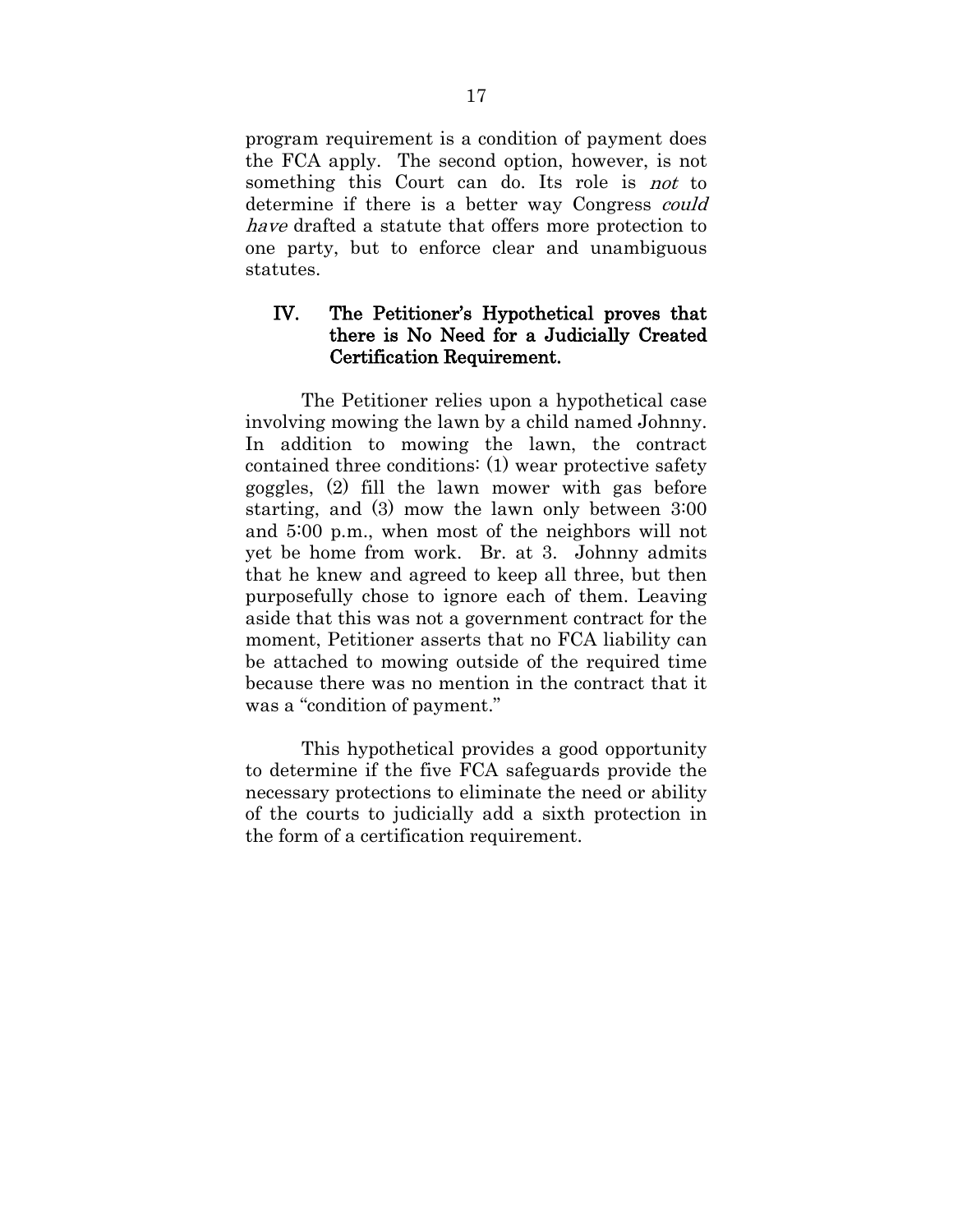First, did Johnny have the requisite *scienter*? The Petitioner stated that Johnny clearly knew and agreed to mow at 3:00 p.m. He made a conscious decision to breach that provision, without asking for a modification to the agreement. Accordingly, the scienter element is met. However, there are other safeguards or elements needed before FCA liability can attach.

Second, was mowing the lawn at 3:30 p.m., instead of 3:00 p.m. material? It is very unlikely that this would meet the FCA's definition of materiality, which is defined as having a "natural tendency to influence, or be capable of influencing" the government's decision to pay a claim. 31 U.S.C. §  $3729(a)(d)(4)$ . If however, he had mowed at midnight and woke up the neighborhood, it would be material. But, under the Petitioner's hypothetical, it would not amount to a FCA violation even without a judicially added certification requirement.

Third, what damages, if any, would be attributable to mowing 30 minutes late? Leaving aside that there would be no FCA case because it was not material, it is also unlikely that the value of the contract would be affected for mowing 30 minutes late.

Fourth, Johnny could have asked his mom for advice if he can mow the lawn at 3:30 p.m. She could have waived the timing. She certainly would have preferred being asked than the "Johnny come lately" approach of seeking forgiveness instead of asking for permission.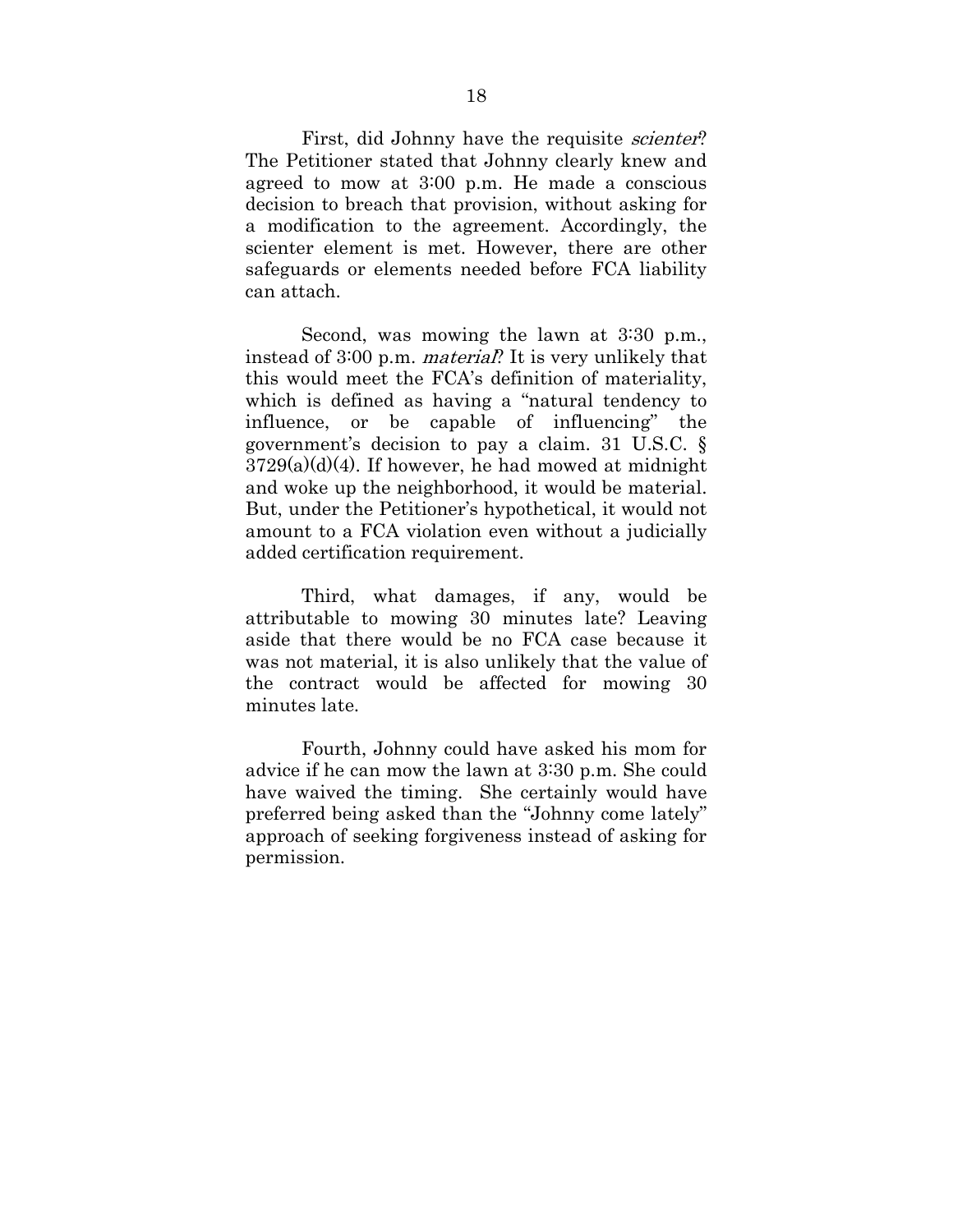Fifth, if a neighbor was offered a reward for reporting that Johnny violated the contract, Johnny's mom, as the real party in interest, can settle or even dismiss the whistleblower's case if she thinks it would interfere with her contract or program. Thus, mom has the ability to control trivial claims by those seeking a reward.

In short, the overarching problem with the entire petition is that it fails to recognize that a court cannot substitute its judgment for Congress and rewrite the law to require that the contract expressly state which, if any, provisions are conditions of payment, when there already exist five sufficient safeguards. These protections work remarkably well, and in Johnny's case, missing the mowing time by 30 minutes would likely not result in FCA liability. The same result would apply for the other two minor violations of not topping off the tank or wearing safety glasses. If Johnny wanted more certainty, he could have simply asked his mom for clarification. That is not a flaw in the law, but a conscious decision to knowingly submit a false claim and then hope it was not material in the eyes of the government or a court. In any event, the five safeguards would prevent a FCA claim for any of the three immaterial violations listed in Petitioner's hypothetical even without a judicially created certification requirement. On the other hand, to require a certification would exempt from the FCA Johnny billing for mowing even if he did not mow because the contract contained no mention that mowing was a condition of payment and the invoice did not certify that he mowed the lawn.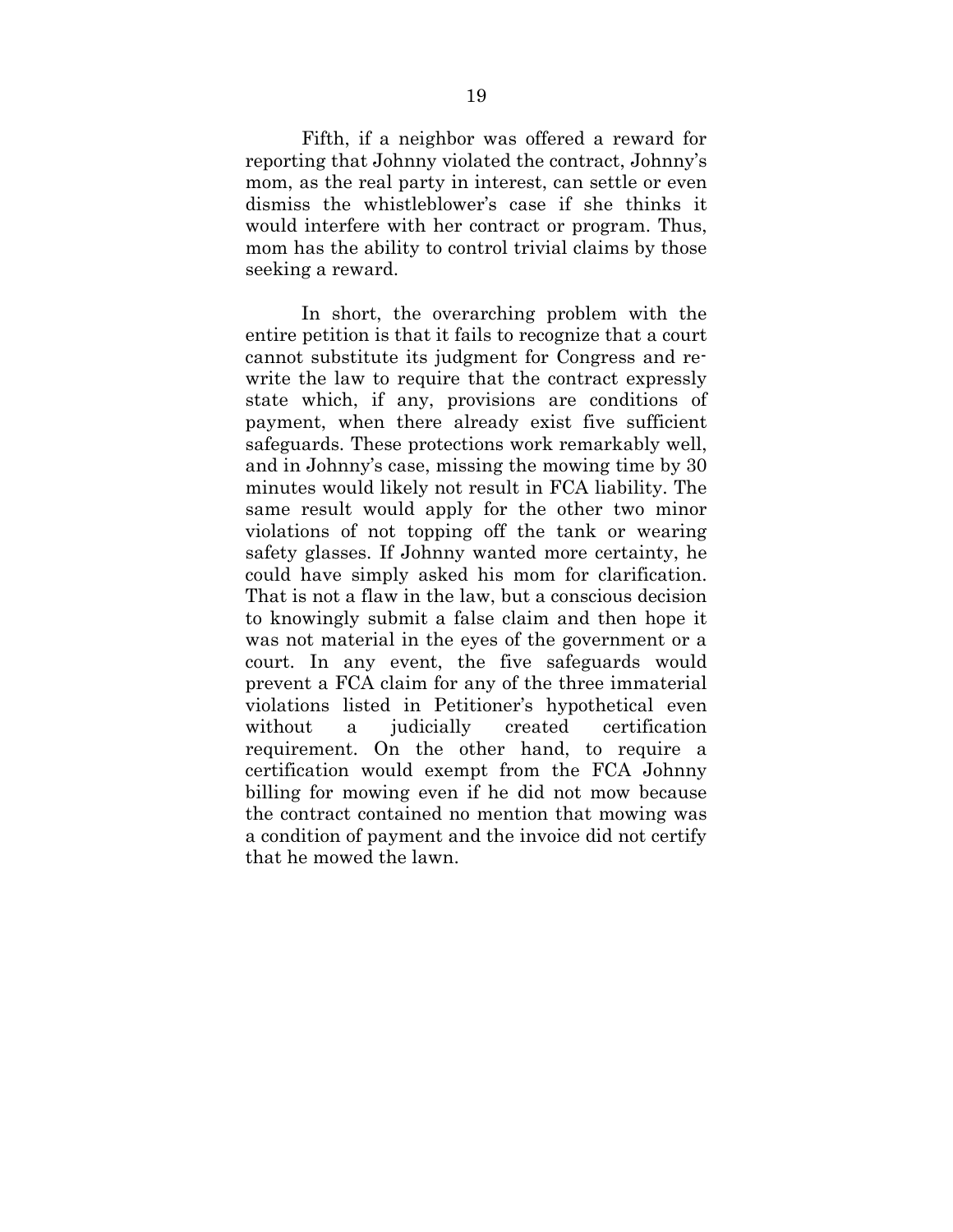## V. If Certification is Required the Government can simply Require Contractors to Certify that All Provisions are Conditions of Payment.

If this Court upholds the judicially created certification requirement, it would disrupt government contracting because every agency would have to evaluate and modify every government contract or program in order to identify which contract provisions are deemed "conditions of payment." Because the government expects all contract terms to be complied with, one solution would be for the President to issue an Executive Order or Congress to pass a law requiring all government contracts to contain the following sentence in every contract or program: "Each and every contract provision or program requirement is a condition of payment." They could also demand that every invoice contain a certification that the contractor complied with all contract or program requirements.

If the government adds a broad condition of payment clause to every contract, then every government contract would satisfy the so-called judicially created certification requirement. We would be back to square one; asking if the FCA meets constitutional muster through its existing five safeguards (*i.e.*, materiality, scienter, limitations on relators, ability to seek advice from counsel or the government, and proof of damages). As demonstrated herein, these five safeguards provide the necessary constitutional protections and adequate shelter against abuse even without the courts adding a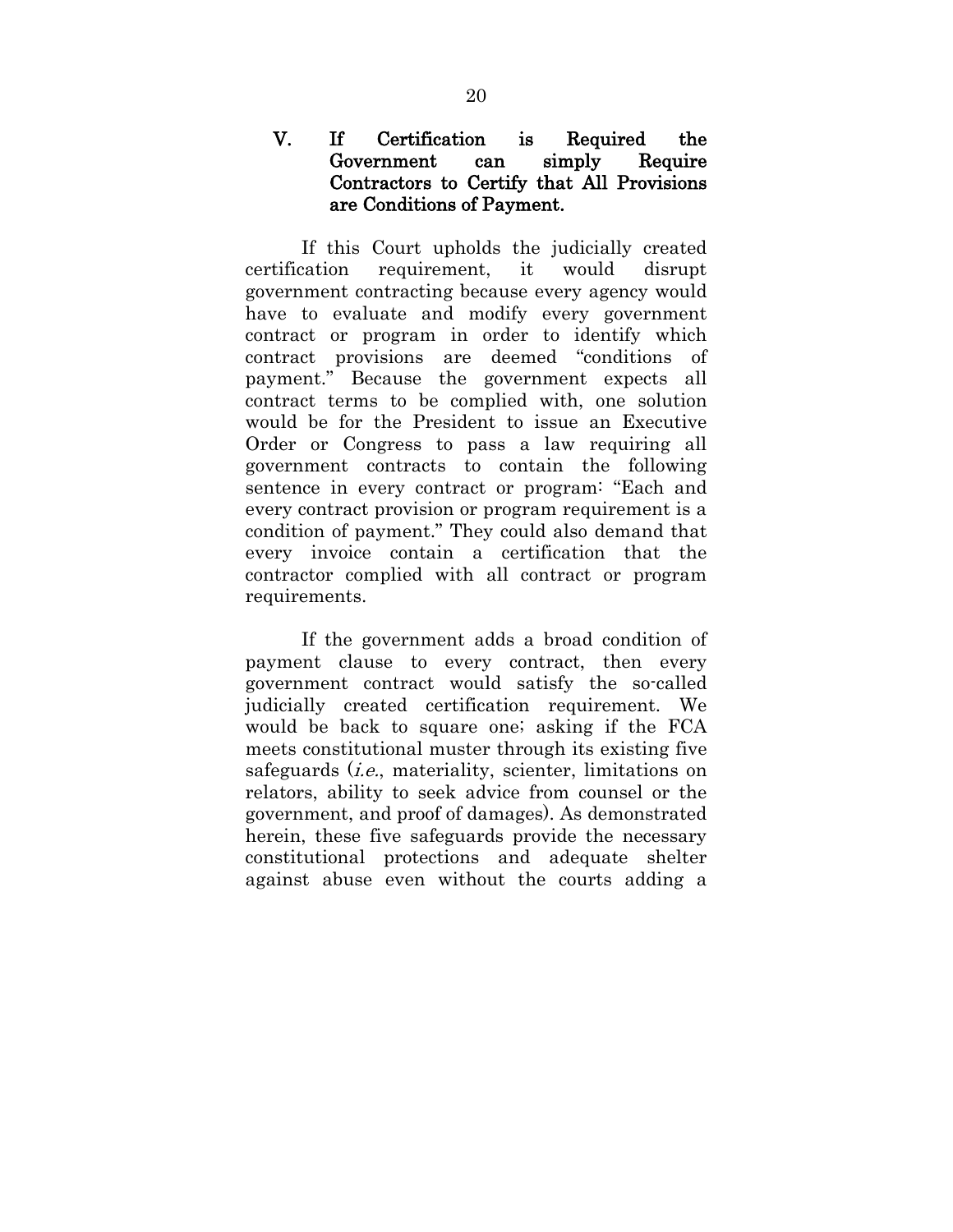certification requirement. Therefore, the courts should not re-write the statute to require a condition of payment clause in the contract or certifications of compliance in invoices.

What this Court should do is make clear that the existing *materiality* provision applies to *all* FCA liability provisions, not just  $\S 3729(a)(1)(B)$ . Doing so would obviate the need for creating a certification requirement in the first place because the clear language and intent of the FCA is to reach all knowing submissions of false claims that are material. Conversely, if this Court were to find that the FCA contains a certification requirement, it should hold that contractors impliedly certify that they complied with all material contract and program requirements. Either way, the materiality requirement, combined with the other four safeguards, provides sufficient protections to contractors while still satisfying the goals of the FCA.

#### **CONCLUSION**

This Court will be doing more than addressing the legitimacy and parameters of the judicially created "implied certification" exception when it decides this case, but it will effectively be deciding the fate of the False Claims Act. This is particularly so because contracts rarely contain any indication of conditions of payment and invoices generally do not contain any certification of compliance. Thus, if this Court upholds the certification requirement added by the lower courts, many knowing violations of government contracts would be outside of the FCA's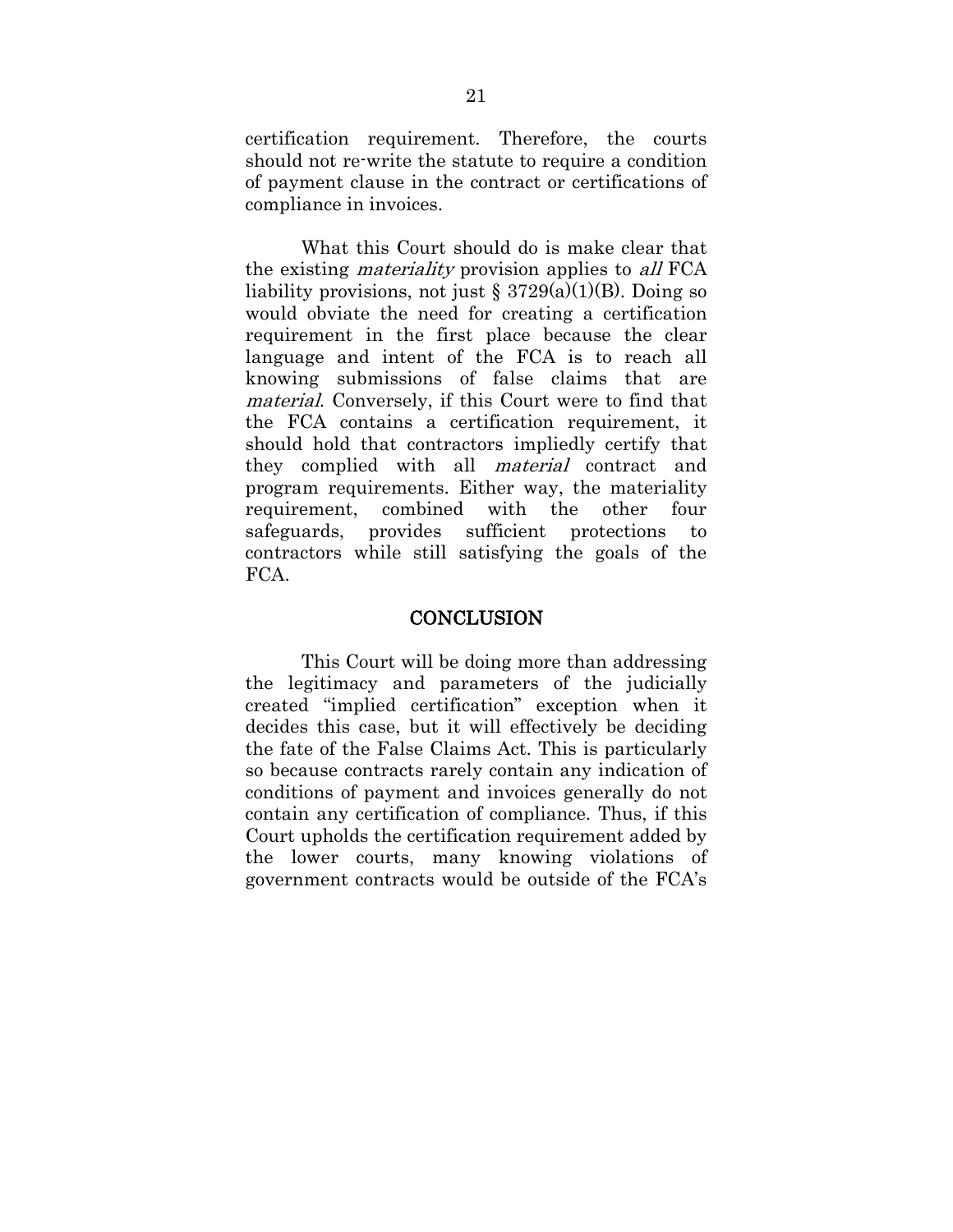reach, absent a judicially created implied certification exception. Therefore, this Court should begin its examination by addressing whether courts have authority to re-write the unambiguous FCA to inject a certification requirement in the first place. In fact, there is not only no room for the courts to rewrite the unambiguous FCA by inserting a certification requirement, but there is no true need for it because there already exist five safeguards that fully account for the doomsayers' fears that every breach of contract will become a FCA case or that failing to follow some obscure regulation will result in treble damages.

What this Court should do in order to provide more clarity and certainty of these protections is to find that the existing FCA materiality provision applies to *all* FCA liability provisions, not just  $\S$  $3729(a)(1)(B)$ . Indeed, if a knowing submission of a false claim is considered material, it is clearly already within the proper reach of the FCA, with or without a certification requirement. To suggest that this Court now needs to create a second judicial rule in order to remedy the adverse effects of the first is circular reasoning. Since there is no need for the certification requirement, there is no need for implied certification either.

Respectfully submitted,

/s/ Professor Joel D. Hesch Liberty University School of Law 1971 University Boulevard Lynchburg, VA 24515